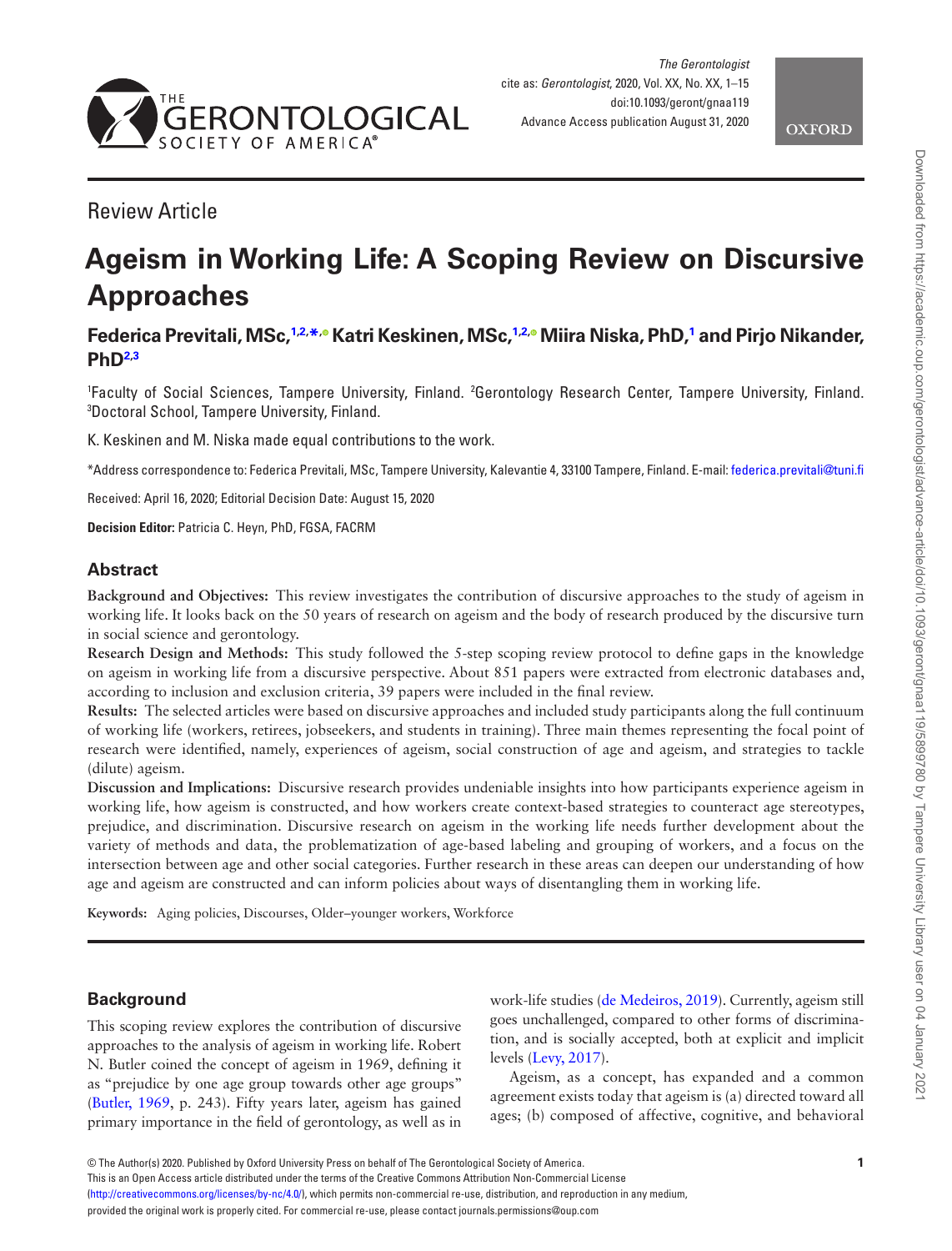components, which can be distinguished between personal, institutional, and societal levels; and (c) either positive or negative [\(Palmore, 2015](#page-13-2)). The phenomenon has raised major attention in policy organizations, and in 2016, the World Health Organization [\(WHO, 2018](#page-14-0), p. 295) instituted a campaign to fight ageism, defining it as "the stereotyping, prejudice and discrimination towards people on the basis of age." Previous research shows that negative age attitudes influence individual daily life, for example, lowering the possibilities for social integration [\(Vitman et al., 2014](#page-14-1)). Ageism also affects national economies: it might cause an estimated loss of 63 billion USD per year to the U.S. health system ([Levy et al., 2020\)](#page-13-3). The cost of ageism is computable also for employers and employees and it was estimated that, in the Organisation for Economic Co-operation and Development countries, the Gross Domestic Product would increase 3.5 trillion USD if the employment of persons aged older than 55 would increase (United Nations Economic Commission for Europe [\[UNECE\], 2019\)](#page-14-2).

# **Discursive Approaches to Ageism in Working Life**

Over the past 50 years of research, the scientific literature on ageism has shifted in emphasis and approaches adopted. In the 1980s and early 1990s, the qualitative turn in social gerontology ([Gubrium, 1992](#page-12-1)), rise of critical gerontology, and discursive turn in social science ([Potter & Wetherell,](#page-13-4)  [1987](#page-13-4)) contributed to the creation of a new corpus of research. On the one hand, the rise of critical approaches in gerontology challenged the mainstream practices of research and questioned the normative conceptualizations of the life course; the intersection of age, gender, and ethnicity; and the overreliance on quantitative analysis. On the other hand, the discursive turn encouraged social scientists to examine the role of language in the construction of social reality [\(Willig, 2003\)](#page-14-3). Within this framework, discursive approach is an "umbrella term" that includes an extensive diversity of methods to analyze text and talk [\(Nikander,](#page-13-5)  [2008](#page-13-5)). These approaches are often divided into macro and micro. Whereas macro approaches are interested in power relations and focus on the implications of discourses for subjective experiences ([Willig, 2003\)](#page-14-3), micro approaches examine how people use language in everyday life, not to "mirror" reality but to accomplish things ([Potter &](#page-13-4)  [Wetherell, 1987\)](#page-13-4). In this article, our focus is on both micro and macro approaches, as long as the study design reflects the understanding that the use of language, whether text or talk, plays an active part in the construction of reality. In the past few decades, the much broader, theoretically grounded qualitative turn in gerontology was rapidly followed by the diversification of strategies within the qualitative inquiry, discursive gerontology framing one such tradition. Not all discursive research is qualitative by nature and not all qualitative research is discursive by nature, quantitative data sets can also be used within this tradition. Mere focus on

text and talk does not make a study discursive. The purpose of the discursive inquiry is firmly grounded in the theoretical assumption that language does not reflect reality but rather constructs it and is part and parcel of all meaning making in social interactions.

In aging research, there is a growing body of literature interested in the relational and discursive nature of ageism in the context of working life [\(Spedale, 2019](#page-14-4)). These types of approaches have received scant attention and still need formal recognition, especially compared with research that uses age as a mere chronological and background variable ([Taylor et al., 2016](#page-14-5)).

#### **Literature Reviews**

Wide-ranging reviews have been published on ageism. Most of them are centered on variables and quantitative methods. Although some of these reviews have included qualitative studies, to the best of our knowledge, no review exists with a specific focus on discursive approaches in the field of ageism and working life. Summarizing the previous literature, [Levy and Macdonald \(2016\)](#page-13-6) published an extensive review on ageism, while [Nelson \(2016\)](#page-13-7) focused on ageism in health care and the workplace. [Harris et al.](#page-12-2)  [\(2018\)](#page-12-2) analyzed stereotypes, prejudices, and discriminative behaviors associated with older workers. Regarding older workers' retention, reviews exist on age diversity and team outcomes ([Schneid et al., 2016\)](#page-14-6); the ability, motivation, and opportunity to continue working ([Pak et al., 2019](#page-13-8)); workplace interventions [\(Truxillo et al., 2015\)](#page-14-7); and workplace health promotion for older workers ([Poscia et al., 2016](#page-13-9)).

These studies demonstrate that ageism is present in the workforce, produces barriers in recruitment, career advancement, training opportunities, retirement decision, and in the relations between managers, or employers, and employees [\(Harris et al., 2018](#page-12-2)). Although the focus of research in this area is primarily on older workers, age discrimination is experienced along all life stages and is especially reported by employees younger than 35 and older than 55 years old ([UNECE, 2019](#page-14-2)). Older workers have gained the most attention, as this age group is a policy target for the national goal of prolonging working life. In this context, ageism may hinder wide-ranging policy efforts by guiding the perception of specific age groups as problematic.

# **Objective**

Looking back at 50 years of research since the term *ageism* was introduced, and focusing on the growing interest in ageism as a relational and discursive phenomenon, the aim of this review is to highlight the contribution of discursive studies and to discuss potential gaps in knowledge and directions for future research in the field of ageism and working life. The review focuses on work-related studies, as discursive approaches have been previously utilized in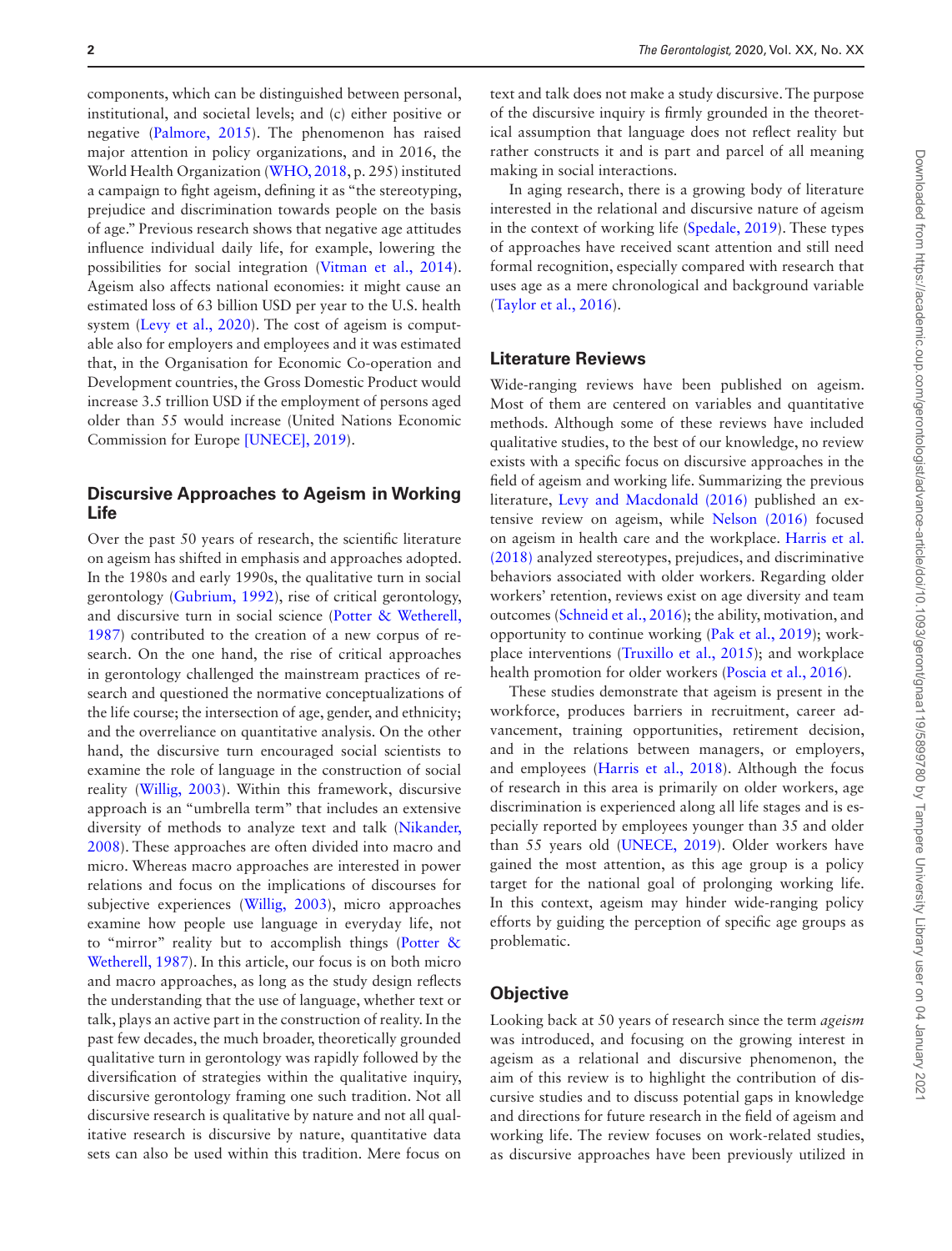this area and they have proven able to problematize open questions, such as the social construction of older workers as a group, the hidden ideologies in the labor market, and the strategies that workers use in everyday lives to counteract ageism.

#### **Research Design and Methods**

This scoping review follows [Arksey and O'Malley's \(2005\)](#page-12-3) protocol (see [Supplemetary Material for Prisma Checklist](https://academic.oup.com/gerontologist/article-lookup/doi/10.1093/geront/gnaa119#supplementary-data)). This typology was chosen because it allows for the investigation of gaps in knowledge in a field of research that is not clearly established. The review strictly follows the five-step framework, which comprises the following: (a) defining the study purpose, (b) study identification, (c) screening process, (d) data extraction, and (e) summarizing the retrieved data. After the completion of the screening process, a qualitative thematic analysis ([Levac et al., 2010\)](#page-13-10) of the selected paper was carried out to examine ways in which overarching topics were conceptualized. This review follows an established protocol and discussions regarding review methodology are beyond the scope of the study.

#### Step 1: Study Purpose

The guiding research question was: What are the contributions of discursive approaches to the literature on ageism in the working life, since the coinage of the term in 1969, and what insights are provided by different types of discursive approaches? Through this work, we acknowledge the ability of this approach to enhance our understanding of participants' experience, meaning making, and negotiation strategies regarding age stereotypes in working life. Through a comprehensive synthesis, we show possible further directions for research and gaps in knowledge. According to the scoping review protocol, our research question was open and the process data driven. Moreover, the open issue of defining ageism ([Palmore, 2015](#page-13-2)) led the reviewers to analyze which definitions are utilized by researchers.

### Step 2: Study Identification

To identify the relevant papers for our review, terms related to ageism and discursive perspective were used to search seven electronic databases (PsycINFO, Web of Science, Social Science Premium Collection, Sage Journals, Wiley Journals, Academic Ultimate Search [EBSCO], and Scopus). The keywords used were as follows: (Ageism OR Agism OR Ageis\* OR Agis\*) AND (discours\* OR communication\* OR "social interaction\*" OR narrative\*). The search string linked to the discursive approach was intended to capture types of discourses and not to retrieve specific methodology and/or methods at this stage. The decision of using only "ageism" as a search term, and not its synonyms, was made to retrieve only papers that clearly

contribute to the knowledge around this specific concept and not related phenomena, such as social exclusion or age discrimination. Moreover, no search terms were defined regarding "working life," but this was used as an inclusion criterion in the next step to ensure that no relevant paper was missed. Likewise, no limitation was defined regarding the participants' age, hence the review does not focus solely on older workers but addresses ageism across all stages of working life.

The databases were selected with the help of an information specialist as relevant for contributions in the field of Social Sciences. The search was carried out in March 2019. A record of all the results in each database was kept allowing the reproduction of the review strategy. During the process, the reviewers consulted senior experts and information specialists to optimize the quality of the search method.

#### Step 3: Screening Process

First, an agreement on the general inclusion and exclusion criteria was reached by the reviewers ([Table 1](#page-2-0)). This helped define the relevant studies for the first step of the screening based on titles and abstracts. Contributions were included if they were published in English in peer-reviewed, international journals and available electronically in full text. The papers chosen focused on working life, including all types of transitions—from study to work, work to retirement, work to unemployment, unemployment to reeducation, and unemployment to employment/self-employment. All work settings were accepted and papers were included in case they analyzed work-related experiences, practices, and contexts. Therefore, health care settings were also included as one type of workplace where ageism unfolds, along with companies, job centers, recruitment agencies, and educational environments. The review focuses on 50 years of research hence the time limit for publication year and data collection was set to 1969, the coinage year of the term *ageism* ([Butler, 1969](#page-12-0)). Qualitative, quantitative, and mixed-method papers on the text and spoken communication were included if they demonstrated the adoption of discursive study design and a discursive understanding of language.

However, the screening process quickly ran into problematic cases due to the variety of definitions of

<span id="page-2-0"></span>

|  | <b>Table 1.</b> Inclusion and Exclusion Criteria |  |  |  |
|--|--------------------------------------------------|--|--|--|
|--|--------------------------------------------------|--|--|--|

| Inclusion criteria              | Exclusion criteria        |
|---------------------------------|---------------------------|
| Written in English              | Review                    |
| Peer-reviewed articles          | Intervention study        |
| Discursive approach             | Self-reflection/biography |
| Data source not older than 1969 | No focus on ageism        |
| Papers published after 1969     |                           |
| Focus on working life           |                           |
|                                 |                           |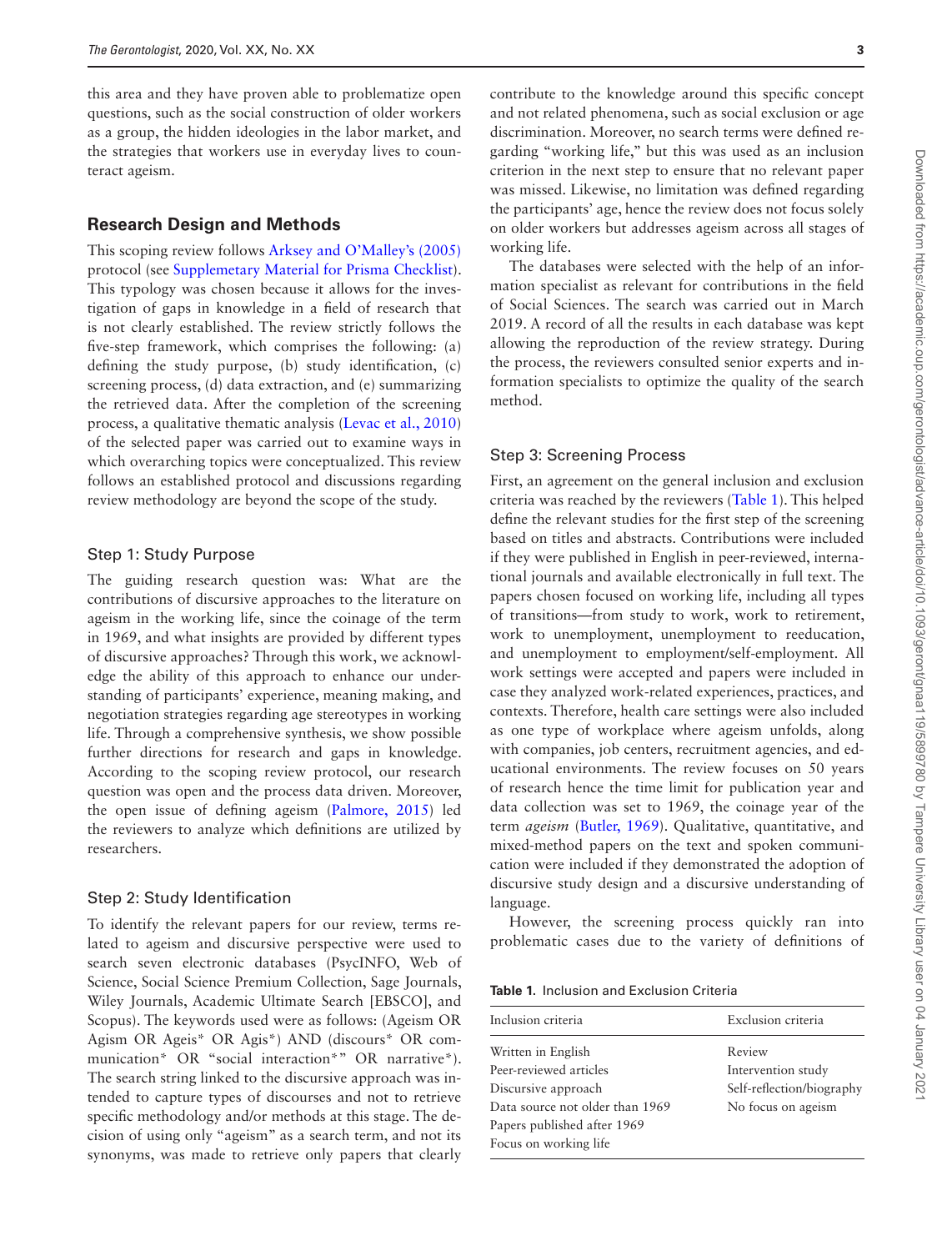"discourse" and "discursive approach." For example, some authors consider the methodology of interpretative phenomenological analysis (IPA) part of discursive approaches [\(McKinlay & McVittie, 2009](#page-13-11)) because it is utilized to study not only subjective experiences but also the construction of shared meanings and social reality ([Smith, 1996;](#page-14-8) [Starks & Trinidad, 2007](#page-14-9)). Hence, to make the review inclusive rather than exclusive, studies that represented IPA were accepted.

An objective screening was used, as shown in [Figure 1](#page-7-0): Retrieved papers were screened separately by two reviewers, while the third one resolved conflict when an agreement was not reached. First, the reviewers screened papers by the title and abstract: of 851 papers, 202 passed this step. Second, the reviewers screened the full texts, and a resulting 25 papers were selected. Third, an independent screening process of the references was conducted from the final group of selected papers. The reference lists of the retrieved papers were screened to ensure that all papers of interest were included. Fourth, senior scholars were consulted for recommendations on missing papers. After the third and fourth steps, 14 papers were added. The papers added through hand-screening of references suggest that, within gerontology, discursive approaches are used by a rather small-scale group of authors who tend to cross-reference each other. The addition of papers from experts demonstrates the challenge to pinpoint discursive studies within literature databases via electronic search. Given that defining discourses has proven problematic in the empirical and theoretical literature within the discursive tradition, the same problem is reflected by challenges in the review process at hand. We trust, however, that the final steps taken as an integral part of the scoping review protocol endure its comprehensiveness.

Finally, 39 articles were included. Discussions were held throughout the process to ensure a common understanding, and senior scholars were involved to examine complex scenarios. The reviewers used Covidence ([www.covidence.](http://www.covidence.org) [org](http://www.covidence.org)) as software to facilitate the screening process.

#### Step 4: Data Extraction

A template was defined through which data were extracted from selected papers. A descriptive-analytic method was chosen to report and collect standard information of the selected studies. The data were charted through the Excel database program, including the following attributes: authors, year of publication, study location, study population, aim of the study, research design, and main results. Per the protocol, a trial extraction was conducted by all reviewers on three randomly selected papers. This procedure ensures the clarity of the template and a common understanding of the categories. Then, the contributions were evenly divided among the reviewers, and each extracted data independently. Once the procedure was complete, reviewers compared results and discussed incongruences.

#### Step 5: Collocation, Summarizing, and Synthesis

Once the final group of papers was defined, a qualitative thematic analysis of the paper was performed, according to the scoping review protocol [\(Levac et al., 2010](#page-13-10)). Here, the analysis employed a data-driven approach to answer the research questions presented, similar to other published scoping reviews ([Grenier et al., 2019;](#page-12-4) [Harris](#page-12-2)  [et al., 2018\)](#page-12-2). The aim of the present review is to highlight and discuss the contribution of discursive studies to ageism in working life, to highlight the main contents, and to demonstrate the gaps in the knowledge, with no interest in comparing evidence and results. Therefore, papers were not submitted to quality evaluation. The researchers used an iterative approach to perform the analysis. Each of them reviewed one third of the papers and developed categories and themes. The themes were presented and discussed, then presented to a senior expert, after which divergences were debated and final themes defined ([Figure 2\)](#page-7-1). Once the reviewers reached an agreement, they reviewed together all the papers to assure the representativeness of the themes. As given in [Table 2](#page-4-0), papers can include more than one theme. The thematic analysis was the foundation for suggesting gaps in the knowledge, implications, and future lines of research. This method aligns with the qualitative thematic analysis proposed by the protocol [\(Levac et al., 2010](#page-13-10)).

#### **Results**

#### Descriptive Summary

Thirty-six papers used a qualitative design, and three used mixed methods. The data sources were as follows: verbal communication (36) and textual material (3). In the articles using spoken communication, the most prevalent method of data collection was interviewing single participants (24 studies), while among the articles using textual material, one paper analyzed a collection of articles and promotional texts, one used newspaper articles, and one investigated a tribunal judgment report. [Table 2](#page-4-0) presents a description of the selected papers. Although we focused on discursive studies, there was a significant variation in the methods of analysis adopted in the papers. The methods of analysis ranged from descriptive content analysis and thematic analysis to detailed analysis of membership categorization.

Despite the time limit for publication was set to 1969 as an inclusion criterion, studies were published relatively recently: 15 of 39 studies were published after 2015, 7 in 2010–2015, 11 in 2005–2010, and the remaining 6 in 1995–2005. The publication dates are consistent with the discursive turn that happened in the early 1990s in social science and gerontology. Most of the studies were developed in Western world regions: Europe, 21 (of which 15 were in the United Kingdom); Canada, 7; the United States, 4; Australia, 2; Hong Kong, 1; India, 1; Israel, 1; New Zealand, 1; and South Korea, 1.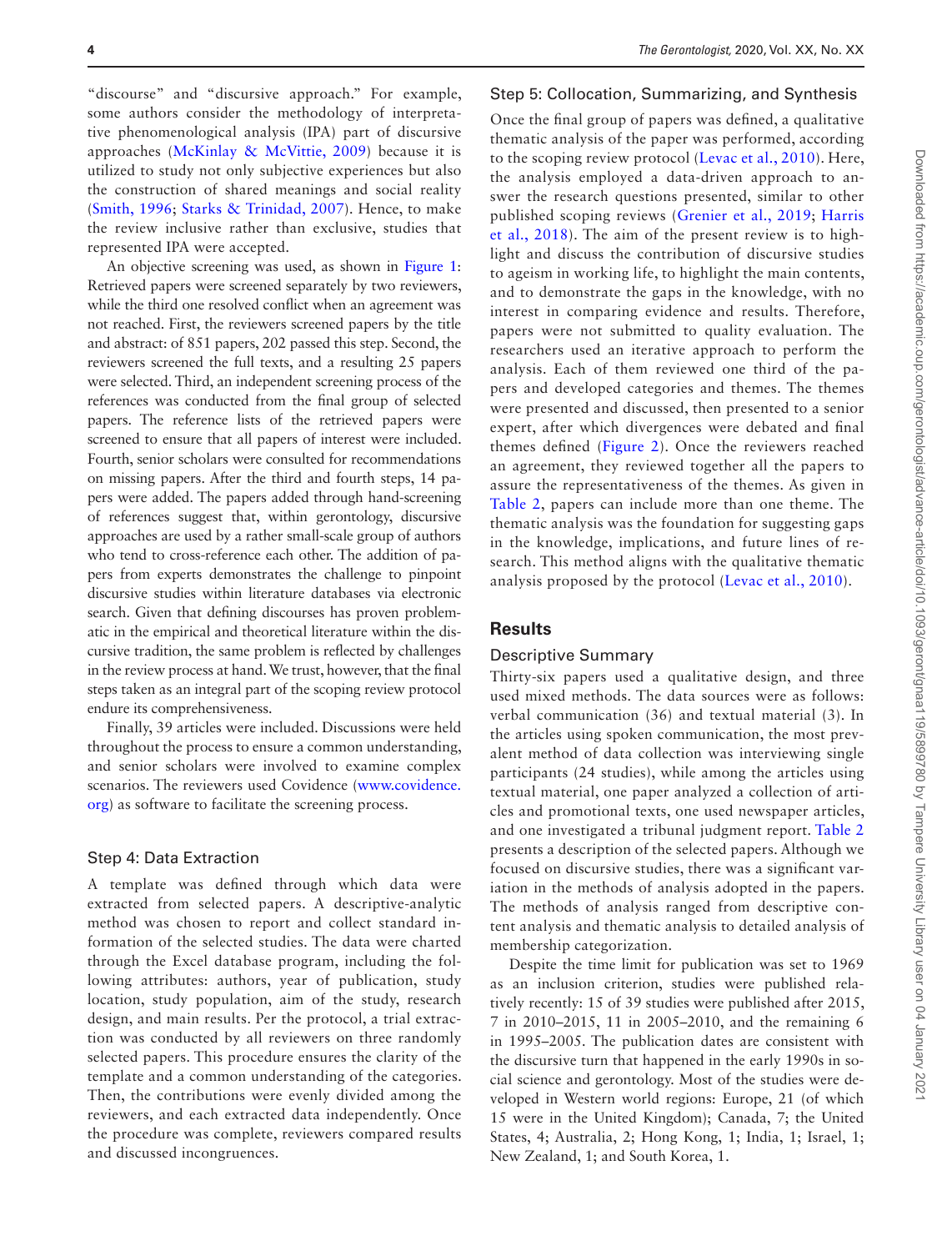<span id="page-4-0"></span>

|                                             |                                                                                                                                     | Research design                                                                                          |                                                              |                |
|---------------------------------------------|-------------------------------------------------------------------------------------------------------------------------------------|----------------------------------------------------------------------------------------------------------|--------------------------------------------------------------|----------------|
| First author (year),<br>country             | Setting and participants<br>(age, if reported)                                                                                      | Method of generating<br>data                                                                             | Approach/method<br>of analysis                               | Themes         |
| Allen (2006), the United<br><b>States</b>   | Headquarters of a<br>U.S. manufacturing company;<br>39 (all women) IT employees,<br>30 to older than 40 years                       | Focus group                                                                                              | Descriptive approach and<br>revealed causal mapping<br>(RCM) | $\mathbf{1}$   |
| Ben-Harush (2017),<br><b>Israel</b>         | Health care setting; 20 physicians,<br>5 nurses, 4 social workers                                                                   | Focus group                                                                                              | Thematic analysis                                            |                |
| Berger (2006), Canada                       | Employment office; 30 unemployed<br>individuals actively searching for<br>jobs; 45-65 years old                                     | Semi-structured<br>interviews                                                                            | Symbolic interactionist<br>perspective                       | $1, 2,$ and 3  |
| Billings $(2006)$ , the<br>United Kingdom   | Health care setting; 57 staff members<br>and volunteers been working with<br>older people for at least 3 months                     | Focus group                                                                                              | Thematic analysis                                            | $\mathbf{1}$   |
| Bowman (2017),<br>Australia                 | 80 unemployed or underemployed<br>people with different occupations<br>(blue and white collar),<br>45-73 years old                  | Interviews                                                                                               | Narrative approach                                           | $\mathbf{1}$   |
| Brodmerkel (2019),<br>Australia             | Creative advertising agencies, 32<br>workers, 32-53 years old                                                                       | In-depth interviews                                                                                      | Discursive approach                                          | $1, 2,$ and 3  |
| Crăciun (2018),<br>Germany                  | 23 unemployed Russian and Turkish<br>immigrants, 40-62 years old                                                                    | Episodic interviews                                                                                      | Thematic analysis                                            | $\mathbf{1}$   |
| Dixon (2012), the<br><b>United States</b>   | 60 workers with different<br>occupations, 19-65 years old                                                                           | Active interviews                                                                                        | Hermeneutic phenomenology<br>and thematic analysis           | $\overline{2}$ |
| Faure (2015), France                        | 140 recruiters, mean 41 years old                                                                                                   | Mixed method, written<br>statements about job<br>applicants                                              | Discursive psychology                                        | 2              |
| George (1998), the<br>United Kingdom        | Educational setting; 11 women<br>training to be teachers, 33-50 years<br>old                                                        | Interviews                                                                                               | Thematic analysis                                            | $\mathbf{1}$   |
| Gould (2015), Canada                        | Educational setting; 20 nursing<br>students (third year)                                                                            | Focus group                                                                                              | Thematic analysis                                            | 2              |
| Granleese (2006), the<br>United Kingdom     | Academia; 48 academics aged<br>younger than 30 to older than<br>50 years                                                            | In-depth interviews                                                                                      | Content and interpretative<br>phenomenological analysis      | $\mathbf{1}$   |
| Grima (2011), France                        | Several sites of the same company in<br>the field of production of studies;<br>12 managers and 40 employees,<br>older than 45 years | Biographical narrative<br>interviews                                                                     | Case study on organizations<br>and descriptive analysis      | 1 and 3        |
| Handy (2007),<br>New Zealand                | Recruitment agency; 12 unem-<br>ployed women and 5 recruiters,<br>50-55 years old                                                   | Interviews                                                                                               | Feminist studies and thematic 1 and 2<br>analysis            |                |
| Herdman (2002),<br>Hong Kong, China         | Health care setting; 96 nursing<br>students, 19-22 years; 9 profes-<br>sional nurses, 24-36 years old                               | Mixed method,<br>interviews                                                                              | Content analysis and dis-<br>course analysis                 | 3              |
| Higashi (2012), the<br><b>United States</b> | Health care setting; 10 teams of<br>physicians-in-training                                                                          | Semi-structured<br>interviews, group<br>discussion, participant<br>observation, and auto-<br>ethnography | Narrative analysis                                           | 1 and 2        |
| Kanagasabai (2016),<br>India                | Print media and TV company;<br>17 (all women) journalists in their<br>20s, 30s, and 40s                                             | Interviews                                                                                               | Feminist studies and descrip-1<br>tive approach              |                |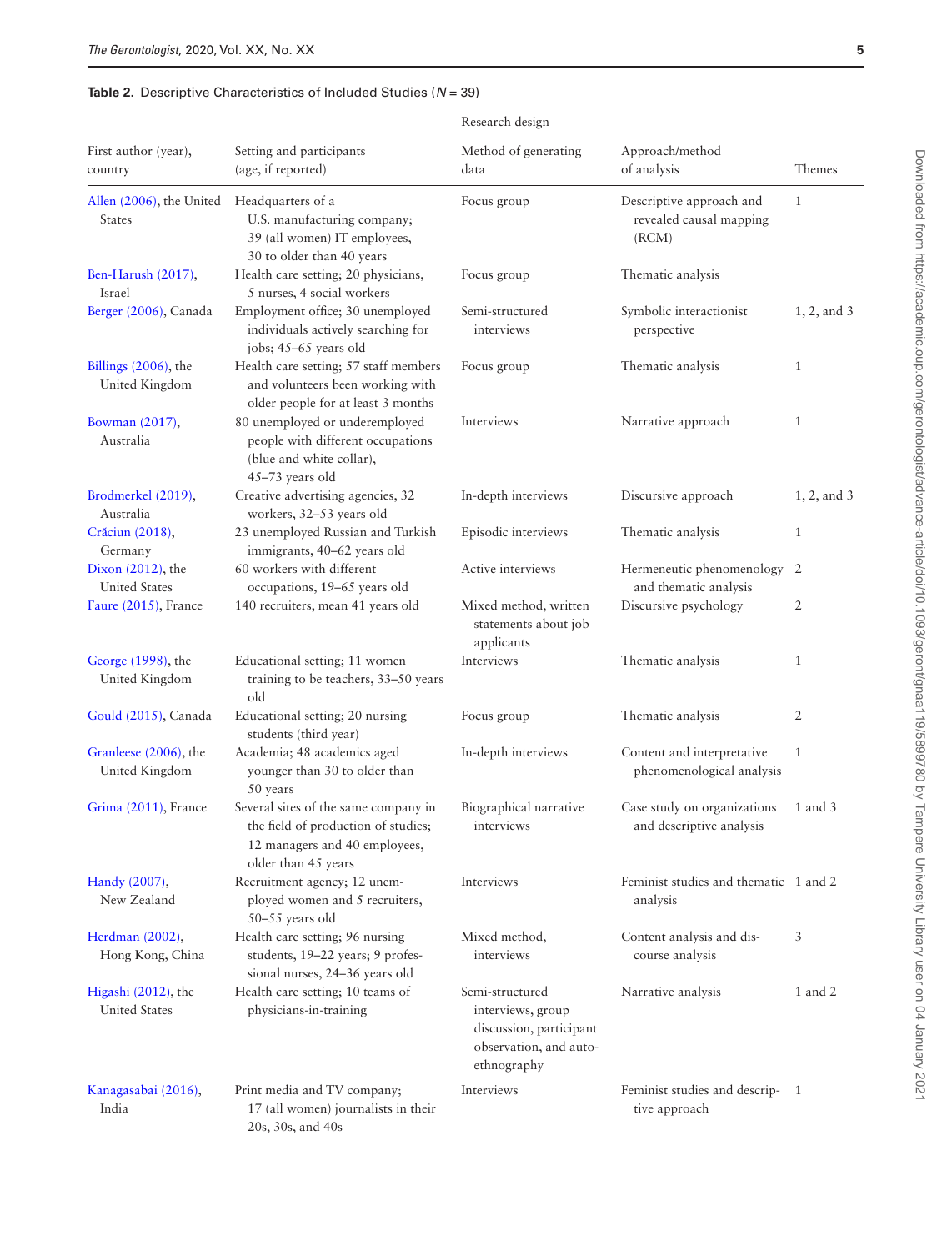|                                          |                                                                                                                                                                                              | Research design                                                      |                                                                       |              |
|------------------------------------------|----------------------------------------------------------------------------------------------------------------------------------------------------------------------------------------------|----------------------------------------------------------------------|-----------------------------------------------------------------------|--------------|
| First author (year),<br>country          | Setting and participants<br>(age, if reported)                                                                                                                                               | Method of generating<br>data                                         | Approach/method<br>of analysis                                        | Themes       |
| Klein (2010), Canada                     | Health care settings; 16 occupational<br>therapists, 2-28 years of work<br>experience                                                                                                        | Focused written<br>questions and semi-<br>structured interviews      | Thematic analysis and con-<br>stant comparative analysis              | $\mathbf{1}$ |
| Laliberte-Rudman<br>(2009), Canada       | 72 newspaper articles on work and<br>retirement                                                                                                                                              | Textual material                                                     | Critical discourse analysis                                           | 2            |
| (Laliberte-Rudman<br>2015a), Canada      | 30 workers and retirees, 45-83 years<br>old                                                                                                                                                  | Interviews                                                           | Narrative analysis                                                    | 2            |
| Laliberte-Rudman<br>$(2015b)$ , Canada   | 17 retirees, mean age 58.6 years                                                                                                                                                             | Two-step narrative<br>interviews                                     | Critical narrative analysis                                           | 1 and 3      |
| Maguire (1995),<br>the United Kingdom    | Educational setting; 7 older women<br>working in education                                                                                                                                   | Unstructured interviews<br>$(5)$ and written ac-<br>counts $(2)$     | Descriptive approach                                                  | $\mathbf{1}$ |
| Maguire (2001),<br>the United Kingdom    | Educational setting; 7 women<br>teachers, 49-65 years old                                                                                                                                    | Biographical narrative,<br>in-depth interviews                       | Descriptive approach                                                  | $\mathbf{1}$ |
| McMullin (2001),<br>Canada               | Garment industry; 79 individuals,<br>retired, displaced and employed<br>workers, age not defined                                                                                             | Focus group                                                          | Thematic and categories<br>analysis                                   | $\mathbf{1}$ |
| McVittie (2003),<br>the United Kingdom   | 12 human resources managers or re-<br>cruitment managers of 23 medium<br>to large enterprises operating on a<br>U.K.-wide basis, in their 20s-50s                                            | Semi-structured<br>interviews                                        | Discourse analysis                                                    | 2            |
| McVittie (2008), the<br>United Kingdom   | Employment office; 15 unemployed<br>or nonemployed people, aged older<br>than 40 years                                                                                                       | Interviews                                                           | Discursive psychology                                                 | 1 and 2      |
| Moore (2009), the<br>United Kingdom      | 33 workers (all women) or unem-<br>ployed, older than 50 years                                                                                                                               | Interviews                                                           | Intersectional and narrative<br>approach                              | $\mathbf{1}$ |
| Niemistö (2016),<br>Finland              | 9 Finnish companies in growth<br>sectors; 53 workers at different<br>levels                                                                                                                  | Survey and interviews,<br>qualitative fieldwork                      | Case studies, discursive<br>approach                                  | 2            |
| Noonan (2005),<br>the United States      | 37 workers or actively seeking jobs;<br>56-77 years old                                                                                                                                      | Interviews                                                           | Thematic content analysis                                             | $\mathbf{1}$ |
| Ojala (2016), Finland                    | 23 working-class men, 50-70 years<br>old                                                                                                                                                     | Sequential thematic per-<br>sonal interviews                         | Discourse and membership<br>categorization analysis                   | 2            |
| Phillipson (2019),<br>the United Kingdom | Local government and train oper-<br>ating company; 82 participants,<br>including human resources<br>professionals, line managers, and<br>older employees (aged 50 to older<br>than 65 years) | Documentary evidence,<br>focus group, semi-<br>structured interviews | Case study approach,<br>thematic analysis                             | 3            |
| Porcellato (2010),<br>the United Kingdom | 56 economically active and inactive<br>people, whether voluntarily or in-<br>voluntarily, older than 50 years                                                                                | Semi-structured<br>interviews                                        | Thematic analysis                                                     | 1 and 2      |
| Quintrell (2007),<br>the United Kingdom  | Educational setting; 30 teacher<br>trainees, older than 35 years                                                                                                                             | In-depth and semi-<br>structured interviews<br>and questionnaire     | Thematic analysis                                                     | $\mathbf{1}$ |
| Kingdom                                  | Riach (2007), the United 8 articles and promotional texts of<br>one company's recruitment cam-<br>paign                                                                                      | Textual material                                                     | Critical discourse analysis,<br>interpretative repertoire<br>analysis | $2$ and $3$  |
| Romaioli (2019), Italy                   | 78 economically active and inactive<br>adults, 18-85 years old                                                                                                                               | Episodic interviews                                                  | Narrative and content<br>analysis                                     | $2$ and $3$  |
| Samra (2015), the<br>United Kingdom      | Health care setting; 25 medical<br>students and doctors                                                                                                                                      | In-depth and semi-<br>structured interviews                          | Thematic analysis                                                     | 1 and 2      |

#### **Table 2.** Continued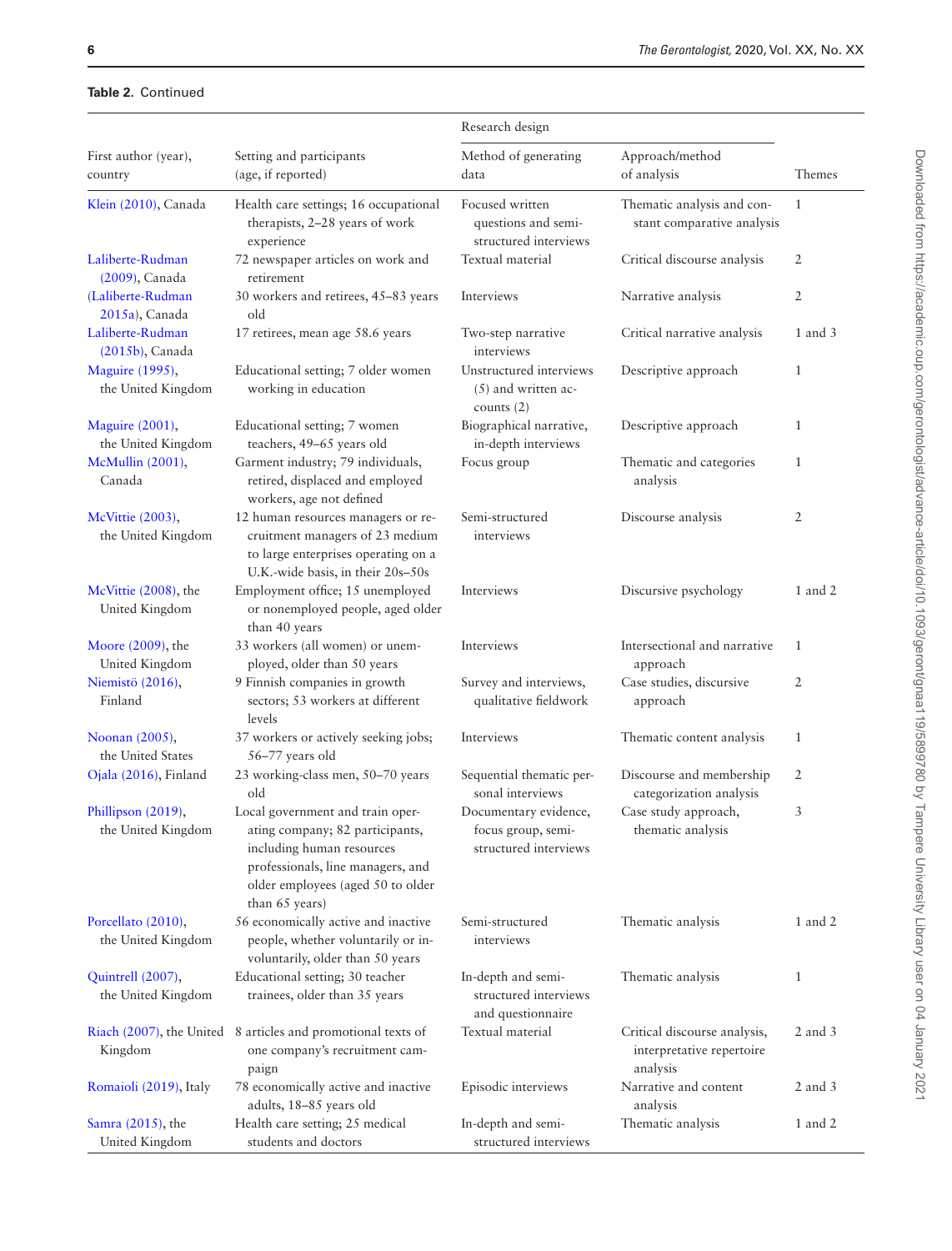#### **Table 2.** Continued

| First author (year),<br>country          | Setting and participants<br>(age, if reported)                                           | Research design                            |                                                        |         |
|------------------------------------------|------------------------------------------------------------------------------------------|--------------------------------------------|--------------------------------------------------------|---------|
|                                          |                                                                                          | Method of generating<br>data               | Approach/method<br>of analysis                         | Themes  |
| Spedale $(2014)$ , the<br>United Kingdom | Employment tribunal's final judgment<br>statement on age discrimination<br>case          | Textual material                           | Critical discourse analysis                            | 2       |
| Spedale $(2019)$ , the<br>United Kingdom | 1 male teacher in late career life                                                       | Interview                                  | Intersectional approach and<br>deconstruction analysis | -2      |
| Yang $(2012)$ , South<br>Korea           | 34 workers (bridge workers) and<br>nonworkers (permanent retirees),<br>$50-70$ years old | Semi-structured and<br>in-depth interviews | Descriptive approach                                   | 1 and 2 |

The organizational contexts vary from health settings, to private companies, to public job centers. The age of participants selected varied greatly (see details in [Table 2](#page-4-0)). In 16 of 39 studies, participants were selected on the basis of age to represent the older workers' group. Age thresholds varied greatly among these studies, with a range between 40 and 80 years old. The fact that most papers were not just about older workers is coherent with the definition of ageism (to be noted that all participants were older than 18 years). Nevertheless, the amount of papers interested in setting an age limit shows how the field is still primarily oriented toward older workers.

In the following sections, the main findings of the analysis are presented: first, an outline of how the term ageism is defined in the accepted papers is provided, followed by the results of the qualitative thematic analysis.

#### Definitions of Ageism

Definitions of ageism easily influence researchers' perspective, which is especially important when dealing with discursive approaches, as reflecting the meaning-making process of social phenomena. The definitions presented in the papers are given in [Table 3,](#page-6-0) warning that not all authors explicate it. Synthesizing the definitions of ageism also contributes to the open discussion on the phenomenon, which is still largely subject to disagreement.

[Butler's \(1969\)](#page-12-0) original definition of *ageism* was cited in 6 of 39 papers ([Bowman et al., 2017](#page-12-9); [Grima, 2011](#page-12-17); [Higashi et al., 2012;](#page-13-12) [Laliberte-Rudman, 2015b;](#page-13-17) [McMullin](#page-13-20)  [& Marshall, 2001](#page-13-20); [Ojala et al., 2016\)](#page-13-26). However, even when the researchers did not specifically cite Butler, they often defined ageism as stereotypical beliefs and discriminating behavior based on age [\(Brodmerkel & Barker, 2019](#page-12-10); [Faure &](#page-12-13)  [Ndobo, 2015\)](#page-12-13). The tripartite definition of ageism promoted by the [WHO \(2018\),](#page-14-0) comprises "stereotypes, prejudice and discriminatory behaviors on the base of age," was utilized only by [Ben-Harush et al. \(2017,](#page-12-6) p. 40).

Nine papers focused on gendered ageism ([Granleese &](#page-12-16)  [Sayer, 2006](#page-12-16); [Handy & Davy, 2007](#page-12-18); [Kanagasabai, 2016](#page-13-13);

#### <span id="page-6-0"></span>**Table 3.** Definition of Ageism

| Prejudice of one age group towards another.     |
|-------------------------------------------------|
| Stereotypes, prejudice and discriminatory       |
| behaviors on the basis of age.                  |
| Age and gender are regarded as systems that     |
| interact to shape life situations in ways that  |
| often discriminate against women.               |
| Discursive strategy in policies that, while     |
| promoting inclusion of older people, tend to    |
| marginalize and categorize them.                |
| The shift from fear of aging toward fear of     |
| aging with disability, stressing the fear of    |
| functionality loss often associated with aging. |
| Systematic stereotyping leading to age discrim- |
| ination.                                        |
| A less visible form of gendered ageism that is  |
| linked with the different features of genera-   |
| tions in the work context and management's      |
| difficulties to acknowledge them.               |
|                                                 |

*Note:* 17 papers of 39 do not present a clear definition of ageism.

[Maguire, 1995,](#page-13-18) [2001](#page-13-19); [Moore, 2009](#page-13-23); [Niemistö et al., 2016](#page-13-24); [Ojala et al., 2016](#page-13-26); [Spedale et al., 2014](#page-14-13)). This term was introduced to prevent the discursive dominance of ageism over sexism in the analysis of stereotypes toward women ([Spedale et al., 2014\)](#page-14-13). It is noteworthy that only one paper refers to gendered ageism by analyzing a specifically male perspective ([Ojala et al., 2016\)](#page-13-26). [Niemistö et al. \(2016\)](#page-13-24) define the concept in the organizational context and call it "organizational ageism"—one of the less visible forms of gendered ageism that is linked with the different features of generations in the work context and management's difficulties to acknowledge them.

New ageism is another extension of the ageism concept ([Laliberte-Rudman, 2015a](#page-13-16); [Laliberte-Rudman & Molke,](#page-13-15)  [2009;](#page-13-15) [McVittie et al., 2003;](#page-13-21) [Riach, 2007](#page-14-10)), which is utilized with two different meanings. First, it refers to a discursive strategy of marginalization based on age that increases inequality under the apparent cover of egalitarianism [\(McVittie](#page-13-21)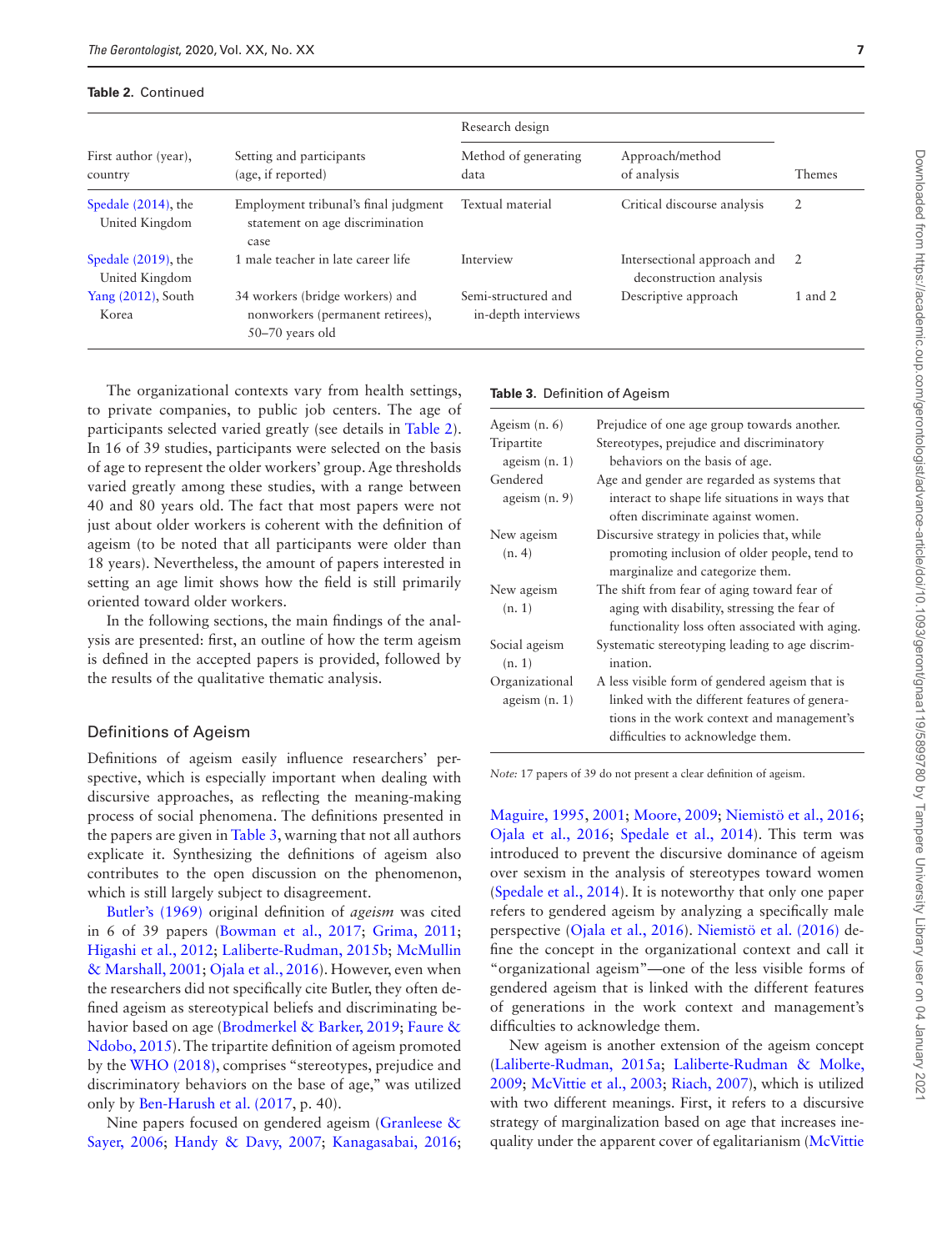[et al., 2003](#page-13-21)). Under this concept, authors show that diversity policies, which are produced to promote older workers' inclusion, have a side effect of categorizing and separating this age group from others, highlighting its perceived homogeneity and negative common features. Second, [\(Laliberte-](#page-13-16)[Rudman 2015a\)](#page-13-16) described new ageism as the shift from fear of aging toward fear of aging with disability, stressing the fear of functionality loss often associated with aging.



<span id="page-7-0"></span>**Figure 1.** Flow chart of the screening process.

#### Qualitative Thematic Analysis

The analysis revealed three main themes, which are as follows: (a) experiences of ageism, (b) social construction of age and ageist ideologies, and (c) strategies to counteract (dilute) ageism. Each paper presents one or more of these themes, as given in [Table 2](#page-4-0). A representation of themes and subcontents is shown in [Figure 2](#page-7-1).

#### **Experiences of ageism**

This theme includes papers where researchers give voice to participants to describe their experiences of stereotypical treatment and discrimination because of their age. These studies document how ageism takes place in participants' accounts of their everyday working life. The subcontents included in this theme are context, subjects and intersectionality, and causes accounted by participants (individual meaning-making process).

*Context.*—Thirteen studies reported that workers experience ageism in various contexts, including access to training and promotion opportunities compared with younger colleagues ([Grima, 2011](#page-12-17)) and reeducation and job search ([Brodmerkel & Barker, 2019](#page-12-10); [George & Maguire,](#page-12-14)  [1998](#page-12-14); [Maguire, 2001](#page-13-19); [McVittie et al., 2008](#page-13-22); [Moore,](#page-13-23)  [2009](#page-13-23); [Noonan, 2005](#page-13-25); [Porcellato et al., 2010;](#page-13-28) [Quintrell](#page-13-29)  [& Maguire, 2007;](#page-13-29) [Yang, 2012\)](#page-14-14). Two studies specifically looked at the environment of the unemployment agency ([Berger, 2006](#page-12-7); [Handy & Davy, 2007\)](#page-12-18) and one focused on

| 2. Social construction of age and<br>ageist ideology                                                                                                              | 3. Strategies used to counteract, or<br>dilute, ageism                                                                              |  |
|-------------------------------------------------------------------------------------------------------------------------------------------------------------------|-------------------------------------------------------------------------------------------------------------------------------------|--|
| 2.1 Aging as a hindering process:<br>Ageless society and perpetual<br>beauty $(n, 6)$<br>Ideology of youthfulness (n.2)<br>• Active ageing $(n.1)$                | 3.1 Coping st rategies:<br>• Social support (n.2)<br>Positive aspect outside work<br>(n.1)<br>Maintain youthful appearance<br>(n.1) |  |
| 2.2 Normative construction of life                                                                                                                                | 3.2 Discursive strategies:                                                                                                          |  |
| Failing to achieve expectations<br>$\bullet$<br>for age group $(n. 4)$                                                                                            | Rhetoric counternarratives<br>based on willpower, denial of<br>aging, potentiality of aging                                         |  |
| 2.3 Othering older workers:<br>Downgrading older workers (n.4)<br>Labelling older workers (n.1)                                                                   | (n.1)<br>Identity negotiation (n.2)<br>Resigned resilience (n.1)<br>Positive representation (n.1)<br>٠                              |  |
|                                                                                                                                                                   | 3.3 Organisational strategies:                                                                                                      |  |
| 2.4 Organisational ageist discourse:<br>Stereotypes against senior<br>employee (n.4)<br>Inclusive policies labelling (n.1)<br>Team fit (n.1)<br>Generations (n.1) | Equality policies and counter-<br>effect $(n.1)$                                                                                    |  |
|                                                                                                                                                                   | course:<br>• Structural barriers (n.1)                                                                                              |  |

<span id="page-7-1"></span>**Figure 2.** Description of themes.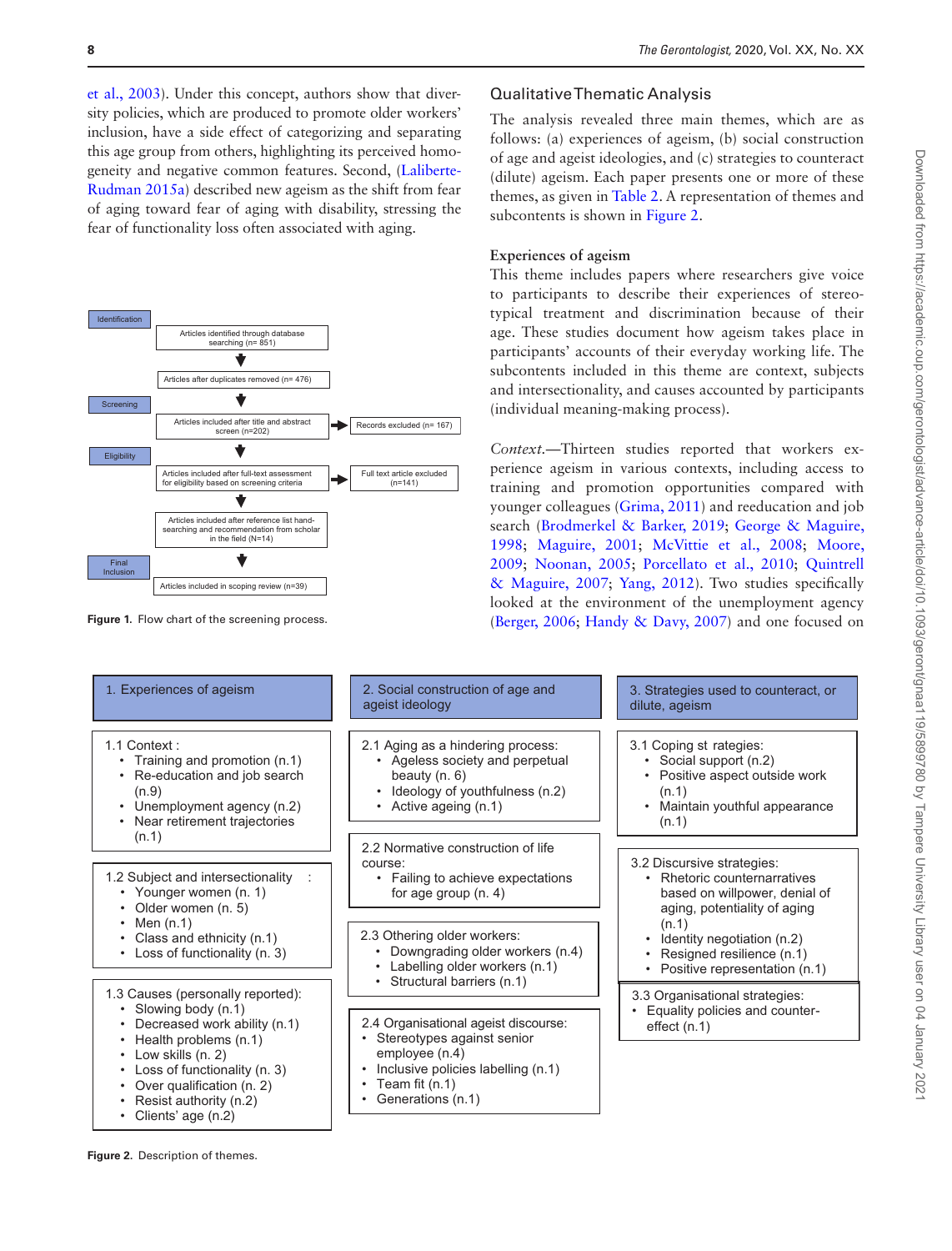the occupational possibilities near retirement age [\(Laliberte-](#page-13-17)[Rudman, 2015b\)](#page-13-17).

*Subjects and intersectionality.*—Women's experiences receive major attention in the selected papers because the intersection between gender and age increases the vulnerability of the group to stereotypes, prejudices, and discrimination. Experiences of ageism are reported by women of all ages: Young women report being perceived as incompetent by male colleagues in information technology jobs ([Allen et al., 2006\)](#page-12-5), while older women sustain that looks and unattractiveness represent a major reason for discrimination ([Granleese & Sayer, 2006,](#page-12-16) [Handy & Davy,](#page-12-18)  [2007](#page-12-18); [Kanagasabai, 2016](#page-13-13); [Maguire, 1995](#page-13-18); [Moore, 2009](#page-13-23)). Regarding male experience, [Ojala et al. \(2016\)](#page-13-26) analyzed how men are not totally immune to ageism, but rather, experiences and interpretations of ageism are structured by the interactional context in question. Acts and expressions interpreted as discriminative in one context become defused in others, for example, in family contexts, positive ageism represents a naturalized order of things within intergenerational relations. The intersectional perspective on ageism highlights that, besides age and gender, class and ethnicity also influence people's working lives ([Bowman et al., 2017](#page-12-9); [Moore, 2009](#page-13-23)). In health care settings, the intersection of ageism and loss of functionality is referred by participants as an incentive to stereotypical treatment [\(Billings, 2006](#page-12-8); [Higashi et al., 2012;](#page-13-12) [Samra et al., 2015\)](#page-14-12).

*Causes.*—In the work-life accounts, research participants often explain ageism with reference to their personal attributes, such as slowing bodies ([Bowman et al., 2017](#page-12-9)), decreased work ability ([McMullin & Marshall, 2001](#page-13-20)), increased health problems (Cră[ciun et al., 2018\)](#page-12-11), and low skills and ability to learn new things (Crăciun et al., [2018](#page-12-11); [McMullin & Marshall, 2001\)](#page-13-20). Beyond these negative attributes, research participants have explained ageism in relation to their overqualification and the expensiveness that comes with experience ([Brodmerkel & Barker, 2019](#page-12-10); [Noonan, 2005\)](#page-13-25) or expertise that enables them to resist management's authorities ([Bowman et al., 2017](#page-12-9); [Moore,](#page-13-23)  [2009](#page-13-23)).

Working life experiences of ageism are not only related to workers' age but also the age of the clients that professionals encounter. In health care settings, professionals report a shared stereotypical perception of older patients as low value, difficult, and boring. This results in professionals working with older people experiencing structural ageism in resource allocation among patient groups ([Klein & Liu,](#page-13-14)  [2010](#page-13-14); [Samra et al., 2015\)](#page-14-12).

#### **Social construction of age and ageist ideologies**

Discourses and ideologies regarding age are collaboratively constructed in our society, and they become tangible in social interaction. In this section, the included papers are synthesized regarding the type of construction researchers

provide about age, workers, and ageism in society. The grounding of this theme is in the social constructionist perspective [\(Burr, 2015\)](#page-12-20), through which age—and consequently, ageism—is understood as socially constructed through discourses and social interactions. The contents included in this theme represent different types of ideologies and social construction regarding ageism in the working life: aging as a hindering process, the normative construction of the life course, the "othering" of older workers, and the organizational ageist discourses.

*Aging as a hindering process.*—Numerous papers claim that ageism derives from the social construction of aging as a hindering process and the obsession of our society to be ageless and aspire for perpetual youthfulness and beauty ([Brodmerkel & Barker, 2019;](#page-12-10) [Laliberte-Rudman, 2015a](#page-13-16); [Laliberte-Rudman & Molke, 2009](#page-13-15); [Romaioli & Contarello,](#page-14-11)  [2019](#page-14-11); [Spedale, 2019](#page-14-4); [Spedale et al., 2014](#page-14-13)). [Spedale et al.'s](#page-14-13)  [\(2014\)](#page-14-13) analysis of an age discrimination case law report from a U.K. tribunal showed that youth ideologies are reified in the workplace and used to justify rejuvenation discourses and practices. [Handy and Davy \(2007\)](#page-12-18) showed that the internalized ideology of youthfulness sustains female recruiters' fear of growing old and provokes repulsion toward older jobseekers. Through a discourse analysis of recruiters' accounts, [Faure and Ndobo \(2015\)](#page-12-13) found that, if professionals rate applicants similarly on a scale, their discourses unfold gender- and age-based discrimination, although these phenomena are overtly condemned. Through an analysis of Canadian newspaper articles, [Laliberte-](#page-13-15)[Rudman and Molke \(2009\)](#page-13-15) showed that governmental policies related to "active aging" contribute to the idea that older persons need to be perpetually active and healthy; this will help meet neoliberal governments' economic need. In health care settings, negative beliefs about age influence career trajectories of nurses, doctors, and therapists, who become reluctant to specialize in gerontology [\(Gould et al.,](#page-12-15)  [2015](#page-12-15); [Higashi et al., 2012;](#page-13-12) [Samra et al., 2015](#page-14-12)).

*Normative construction of life course.*—Another societal discourse that fosters a negative attribution of aging is the normative construction of the life course and the connected fear of failing to meet the career stages that society has established for each social group. Failing to achieve the expectations associated with each age group (education, work, family, and retirement) or trying to deviate from a fixed pattern (e.g., starting education in older age) engenders feelings of self-exclusion, marginalization, and negative self-identity ([Berger, 2006](#page-12-7); [Dixon, 2012](#page-12-12); [McVittie et al.,](#page-13-22)  [2008](#page-13-22); [Romaioli & Contarello, 2019](#page-14-11)).

*"Othering" older workers.*—The social construction of the normative life course contributes to the construction of older workers as a specific category, "othered" from alternative age and work groups. Older workers who have lost their jobs face greater difficulties in reentering the job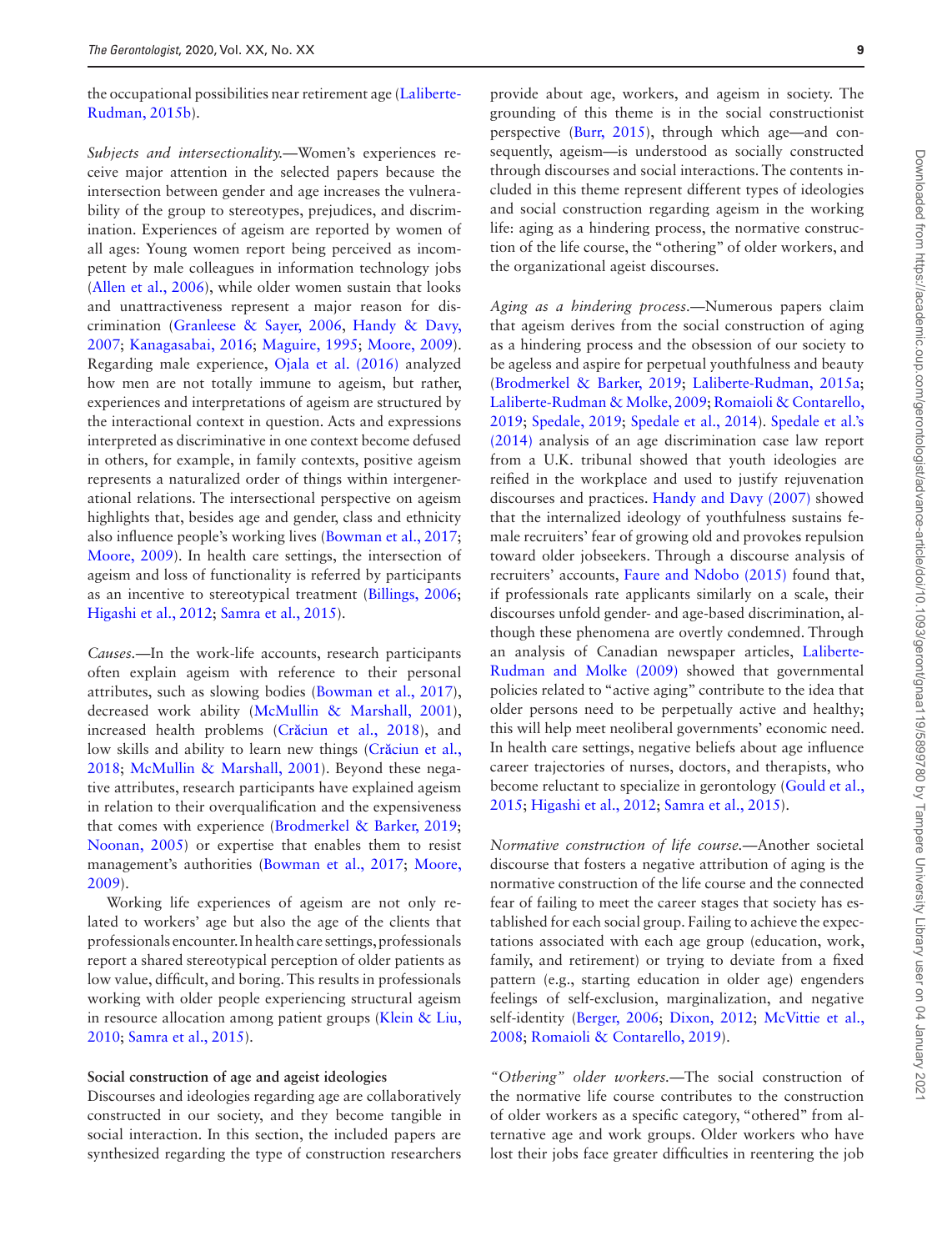market because they deviate from the traditional career path that assumes an uninterrupted progression until retirement. To facilitate the transition from unemployment to employment, job centers' professionals group and label older workers, attributing to them features that would make them, supposedly, more appreciable by employers. According to [Berger \(2006\),](#page-12-7) older workers are depicted as calm, elastic, and loyal. These features match the types of positions available for them in the present job market, which are entry-level soft jobs that require no expertise. This characterization is used strategically to downgrade older workers to these types of jobs; however, it contradicts common stereotypes related to older people, who are usually described as inelastic and not prone to change ([Berger,](#page-12-7)  [2006](#page-12-7); [Handy & Davy, 2007;](#page-12-18) [Laliberte-Rudman & Molke,](#page-13-15)  [2009](#page-13-15); [Riach, 2007\)](#page-14-10). In unemployment center practices, professionals reify negative stereotypes when they create separate training for seniors [\(Berger, 2006\)](#page-12-7). Through the discursive strategies of depicting older workers as calm, flexible, and loyal, organizations and institutions justify the downgrading of precarious jobs in late career stages. Therefore, ageism creates structural constraints for older people, reducing their actions and choices within labor markets [\(Yang, 2012](#page-14-14)). This analysis sustains that labor force policies, especially in the Western world, are generally constructed for healthy, White, middle-class men, which problematizes the intersections of age with gender, disability, and social class.

*Organizational ageist discourses.*—In organizations, ageist ideologies are reified in the systematic preference of younger groups in training and promotion, as discussed in the previous section. This imbalance reinforces the discourse proposed by management that senior employees are less creative and physically and cognitively unable to keep up with firms' dynamics (Brodmerkel  $\&$ [Barker, 2019](#page-12-10); [Faure & Ndobo, 2015](#page-12-13); [Porcellato et al.,](#page-13-28)  [2010;](#page-13-28) [Yang, 2012](#page-14-14)). Even when organizations have inclusive policies in place, these can be used to "other" older workers ([McVittie et al., 2003](#page-13-21)). In recruitment, the preference for younger workers is justified by the "team fit" discourse, through which older workers are denied access to jobs because they would not fit the young climate of organizations ([Riach, 2007\)](#page-14-10). The social meaning and construction of age and generations in the work context were analyzed by [Niemistö et al. \(2016\)](#page-13-24). It was found that workers use different discourses to talk about age and generations at work: older workers emphasize physical hindrance due to age, retirement trajectories, missing generations within the workplace and age gaps, and organizational silence about age diversity. Inside the studied organizations, age was collectively constructed with both positive (experience) and negative (embodied physical difficulties) features. Likewise, generations were mental states built both on personal experiences and collective features of memory as organizational groups.

#### **Strategies used to counteract, or dilute, ageism**

This theme synthesizes the strategies that individuals, as well as organizations, implement to counteract ageism. In the previous themes, structural barriers and societal ageism were addressed while here, we emphasize the negotiation that might happen at a more intrapersonal and interpersonal level. Nevertheless, systemic ageism is present, and personal strategies take place within a workplace that enables or hinders them. The micro and macro levels are not mutually exclusive; on the contrary, discursive approaches are always context based and influenced by the societal discourse and ideologies, presented in Theme 2. The contents analyzed in the included papers comprised the following: coping strategies that participants proposed as their solution to fight ageism; discursive strategies used in interaction, through which participants negotiated ageism and rejected negative attribution in talk; and organizational strategies that addressed the phenomenon.

*Coping strategies.*—The main coping resource reported by research participants is social support ([Berger, 2006](#page-12-7); [Grima,](#page-12-17)  [2011](#page-12-17)). [Grima \(2011\)](#page-12-17) shows that older employees use social support to increase the sense of membership to the work community and personal value. Unemployed adults use social support outside work, from family or unemployment classes, as a resource to fight ageism: It reduces the stress associated with the loss of a job and social contacts ([Berger,](#page-12-7)  [2006](#page-12-7)). Hence, the author suggests that the creation of support groups is strategic for unemployment offices. In their everyday work, older workers claim to use three different strategies—accepting the discrimination and focusing on positive aspects of life outside work, overtly fighting the discrimination in the workplace, and valuing their contribution to the organization ([Grima, 2011](#page-12-17)). Another coping strategy reported by research participants is maintaining a youthful appearance [\(Brodmerkel & Barker, 2019\)](#page-12-10).

*Discursive strategies.*—Regarding discursive strategies, [Romaioli and Contarello \(2019\)](#page-14-11) mentioned rhetorical strategies used by people at different ages to counteract the detrimental narrative of being "too old for." They described three counter-narratives based on willpower, denial of aging, and discovering the potentiality of aging. Through these measures, dominant discourses on ageism may be adapted, negotiated, or resisted. In the employment center, negotiating a new identity is another strategy to counteract ageism used by people when they perceive that they are getting older or others label them as such. [Berger \(2006\)](#page-12-7) shows that, when faced with age stereotypes in retiring, older workers either maintain their work identity and reinforce its value or tend to shift toward a new identity, that of retirees. [Laliberte-Rudman \(2015b\)](#page-13-17) looked at how older people position themselves regarding their age and noted that internalizing ageism changes older workers' relation to work, facilitating labor market detachment. These studies highlight how identity negotiation might be affected by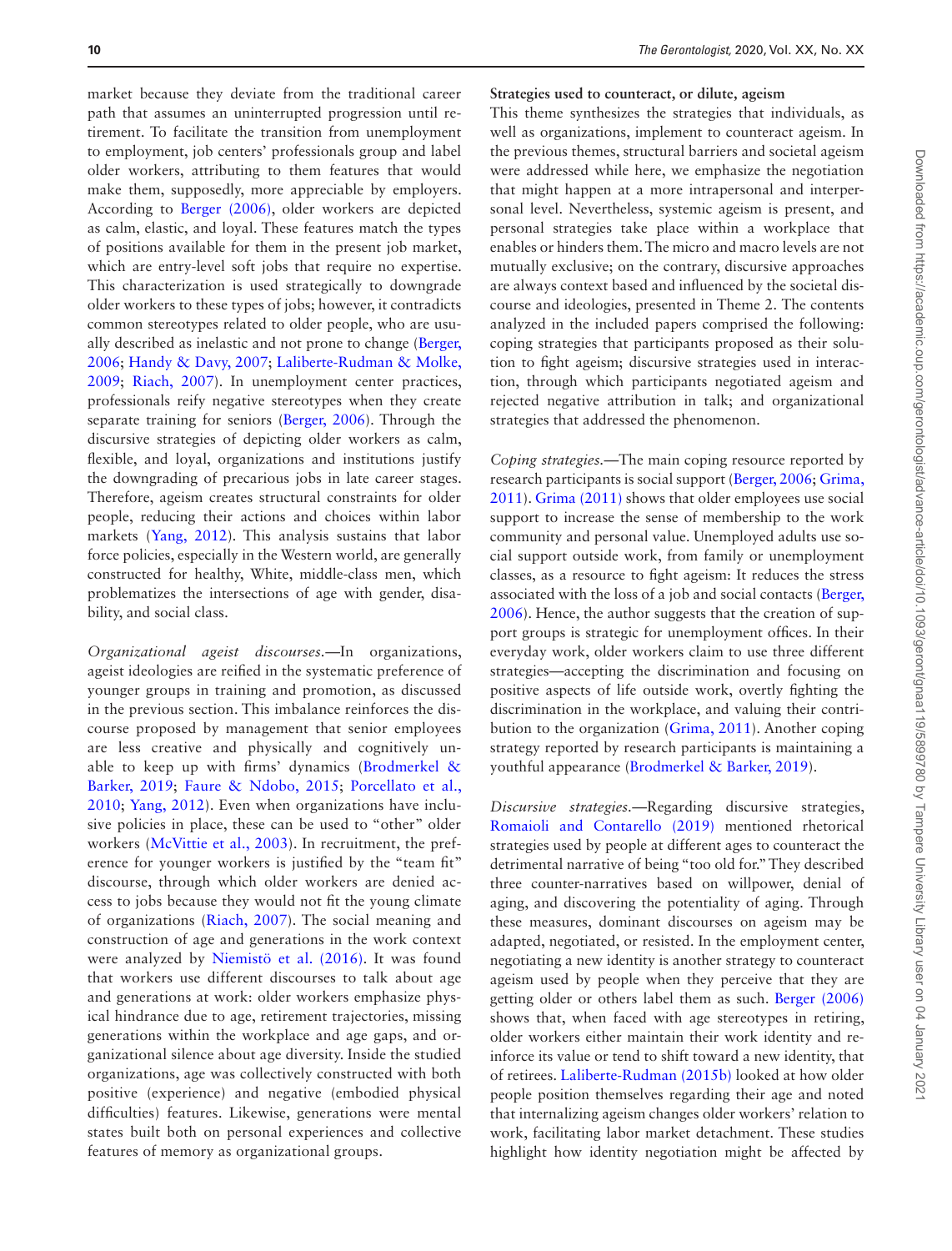internalized and subconscious ageist attitudes, which are reinforced by the institutions.

[Brodmerkel and Barker \(2019\)](#page-12-10) studied older workers in the advertising industry and found that, to combat ageism in the field, older workers developed "resigned resilience." Older workers continued to try to make a living in the advertising industry while acknowledging the ageist structures of their field. Employing discursive strategies, they positioned themselves as having "mature strategic experience" compared with the youthful creativeness of younger workers.

People who work with older people also use strategies to dilute ageism. [Herdman \(2002\)](#page-12-19) showed that nursing students can challenge ageist discourses by portraying themselves and their career choices in ways that value positive features associated with aging and the value of working with older patients.

*Organizational strategies.*—Organizations develop strategies to counteract ageism in the workplace. In contrast, equality policies can have a detrimental effect as they may increase managers' fear of behaving inappropriately toward older workers, and therefore, enhance their exclusion ([Phillipson](#page-13-27)  [et al., 2019\)](#page-13-27), sustaining and reifying ageist ideologies. Managers can be too afraid of acting in the wrong way toward older workers, not enacting the values of respect and inclusion; as a result, they prefer to avoid managing such employees.

#### **Discussion and Implications**

This scoping review set out to synthesize the distinct contributions made by discursive studies on ageism in working life. The analysis pronouncedly highlighted the selected approach's ability to advance knowledge in the field of ageism and the gaps in the knowledge on two levels, namely, topic and research approach.

Despite some existing reviews published on ageism and work, this is the first, to the best of our knowledge, to zoom in on the specificity of discursive approaches along the continuum of working life. Most studies in the field of ageism in the workforce have given major attention to quantitative research and older workers. Within the tradition of discursive research, the papers selected provide additional and innovative information on the construction of age and ageism as a social category and how this construction is embedded in the social practices within and outside the workplace. The discursive investigation unfolds the hidden ideologies in working life which constituted the grassroot of ageism; these ideologies connect the organizational level to the societal one, demonstrating the interlinks among micro, meso, and macro levels. This connection is especially visible in Theme 2, while the reification of ideologies and discourses is visible in Themes 1 and 3, in the application to experiences and strategies. Theme 1 is more descriptive, but, compared to previous reviews, still interestingly

emphasizes the portrayal of ageism solely as perceived by workers, highlighting the importance of giving voice to participants. Thanks to this point of view, this study brings to light how workers create a justification for ageism and how they give both external and internal attribution to age discrimination, demonstrating the impact of internalization of ageism also in the labor market. Compared to other reviews, this study demonstrates how work-based relations and discourses engender ageism and its reproduction at a personal as well as organizational level and how discourse is rooted in societal ideologies. This finding is valid both for younger and older workers; in fact, it is supported by the diversity of participants' age, underscoring that ageism affects all persons. Moreover, chronologically old as well as young participants use the discursive strategies, presented in Theme 3. This finding shows that age and ageism are contextual, and feeling old or young is not defined by year of birth but is a part of personal identity, which is fluid and influenced by social relations, environments, and actions. Persons do things with words, they can do ageism as well as undo and challenge it: These dynamics can be studied mainly through discursive approaches, as this review highlights.

#### Implications

The included papers are part of a stream of research that supports a shift in analyzing the phenomenon of ageism and provides novel insight into policymaking. On the one hand, the mainstream literature often considers older workers as an assigned category based on chronological age and a group victim of a perpetual process of discrimination enacted by employers. On the other hand, the discursive approach carefully unpacks the dynamic connection between age and identity, looking at how workers reject or negotiate age-based labels. In this field, researchers view ageism as enacted in the social process—how it is created, maintained, and reproduced in interactions, considering the use of age and its meaning in the work context ([Spedale, 2019](#page-14-4)).

The review showed that workers, of all ages, adapt to ageist discourses available in society. These are rooted in a youthfulness ideology and reinforced by a normative life course ([Romaioli & Contarello, 2019\)](#page-14-11). This study highlighted how some policies that aim at fighting ageism fail in their mission because they originate from the same ideology which they want to combat [\(Laliberte-Rudman,](#page-13-16)  [2015a,](#page-13-16) [2015b](#page-13-17); [Laliberte-Rudman & Molke, 2009](#page-13-15)). In working life, persons are labeled as older or younger when they enter a certain chronological age. This labeling attaches a predefined identity to a single person and thus reinforces negative age self-stereotypes.

This review yields views on how negative attitudes attached to age are both enforced and challenged in and through situated interactions. The analysis of discourses sheds light on the negotiation of positive age identity in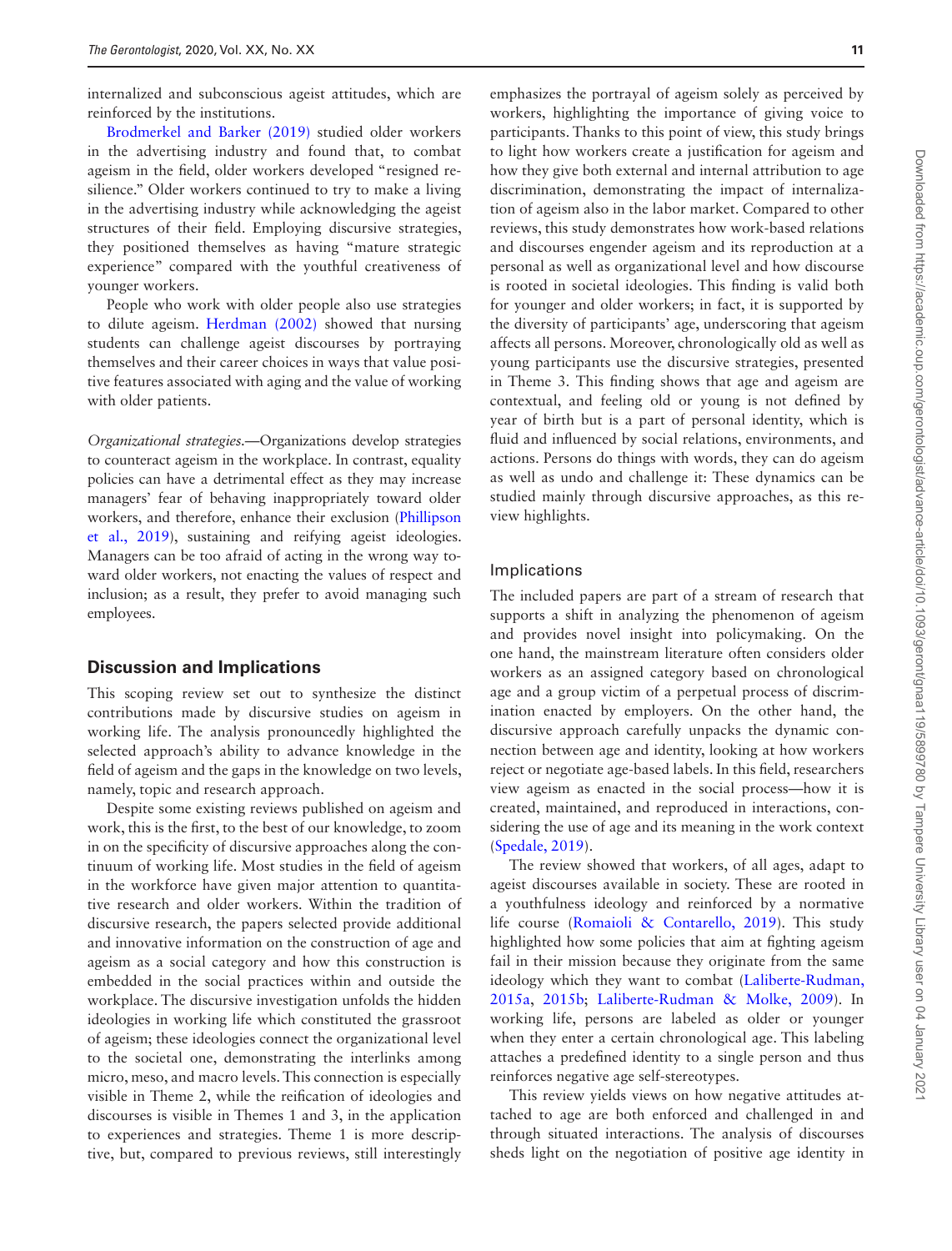the work context and shows how persons can respond to ageism in their everyday lives, freeing themselves from the normalized life stages and focusing on the positive aspects of aging. The contribution of the discursive approach is to highlight how persons do and undo ageism in situ, with no intention of neglecting macro- and meso-dynamics, while bridging macro and micro approaches in gerontology ([Nikander, 2009\)](#page-13-30). The results will inform policymakers and practitioners that counteracting ageism in the everyday accounts of working life is possible, but it is important to create an enabling environment that does not exclude people based on their age and that deconstructs the ideology that depicts aging as negative. To achieve this goal, further research is needed that engages in different approaches and methods. In the next section, future directions for research are outlined.

#### Gaps in the Knowledge

Our review shows that the field clearly needs to continue tackling the notion of ageism in novel and inventive ways while remaining reflective on the choice of methodology and limitations therein. We identified areas that we suggest need improvement, which are as follows: studies on intersectionality beyond female gender and age; heterogeneity of age groups, from young workers to different subgroups in older workers; definitions of ageism; and deconstruction of the ageist ideology. Studies focusing on the first theme, "experiences of ageism," report the ability of discursive studies to give voice to participants and unfold the situated dynamics of individually encountered aspects of ageism in working life. One aspect that clearly needs further research is intersectionality, including a wide range of social categories. Whereas the double jeopardy of age and gender faced by women has been extensively analyzed, male perceptions of ageism in the workforce form the core of just one paper in this review [\(Ojala et al., 2016](#page-13-26)). While social dimensions such as ethnicity, culture, class, ability, functionality, and their intersection with age and gender do, to a degree, feature in the selection of papers studied here, future research could enhance our understanding of the diverse and increasingly aging workforce.

One further point concerns the clear need for a more detailed problematization of the category age itself. It is noteworthy that even when the approach is discursive, very few papers deconstruct the category "older workers" itself ([Spedale, 2019\)](#page-14-4). Various authors, following the standard research process, sample their participants based on chronological age, labeling the ones older than 50 years old as older workers. This is congruent with the literature and policies on old age in the workforce (starting at 50 or 55 years old), but it does not allow us to understand how organizations or individuals construct this categorization. Subsequently, there is a lack of research on ageism and younger workers, or even more, studies that investigate age along its continuum. This is incoherent and inconsistent

with the definition of ageism—a phenomenon directed toward all age groups—but it is consistent with previous critiques about the conceptualization of older people as an open-ended category in gerontology [\(Bytheway, 2005](#page-12-21)). Hence, further studies in this vein could tap into the complexity of the phenomenon of ageism on different levels (individual, group, organization, and society) and elucidate its different features (cognitive, affective, and behavioral).

Within research methods, the main gap we identified was the lack of diversity in data generation and analysis in the discursive field. The accepted papers predominantly utilized interviews (24 of 39 papers). Hence, inside the discursive perspective, there is clearly room for research based on a wider range of data, such as naturally occurring encounters (recordings, video recordings, and textual material) or quantitative discursive studies. For example, the analysis of talk in interaction would enhance the understanding of ageism not as a natural category but as accomplished in situated social communications ([Krekula et al.,](#page-13-31)  [2018](#page-13-31)). This approach has received recognition in the study of age and aging [\(Aronsson, 1997](#page-12-22); [Krekula et al., 2018](#page-13-31); [Thomas et al., 2014](#page-14-15)), but empirical studies on ageism in everyday work encounters are still rare.

From a methodological standpoint, there is a clear absence of longitudinal studies. Although qualitative longitudinal data sets are not traditionally approached from a discursive perspective, this is an open direction for further research. It has already been highlighted that investigations based on longitudinal studies are needed to understand how ageism can be experienced in transitions in later life ([Bytheway, 2005;](#page-12-21) [Harris et al., 2018](#page-12-2); [Levy & Macdonald,](#page-13-6)  [2016](#page-13-6)).

#### Limitations

This scoping review has carefully followed a systematic step-by-step approach, but some limitations need to be acknowledged. First, the definition of search terms, which are always limited as is the nature of a scoping review, sets an initial barrier to the certainty of retrieving all the relevant contributions. Accordingly, the screening of reference and consultation with senior experts are a fundamental integrative step that helped to include relevant literature. Second, the choice of databases sets an objective limitation on the retrieval of published papers. Third, the inclusion of only electronically accessible papers in English is a constraint for the review regarding the publication date, as older publications may not be uploaded in electronic databases, and the country of origin, as relevant papers may have been published in languages other than English. Nevertheless, to the best of our knowledge, this is the first review focusing on the discursive approach in the field of ageism and working life. The retrieved papers clearly show the substantial contribution of the discursive turn in social science and of the cultural turn in gerontology (Twigg  $\&$  Martin, [2015](#page-14-16)), as well as the ability of the included approaches to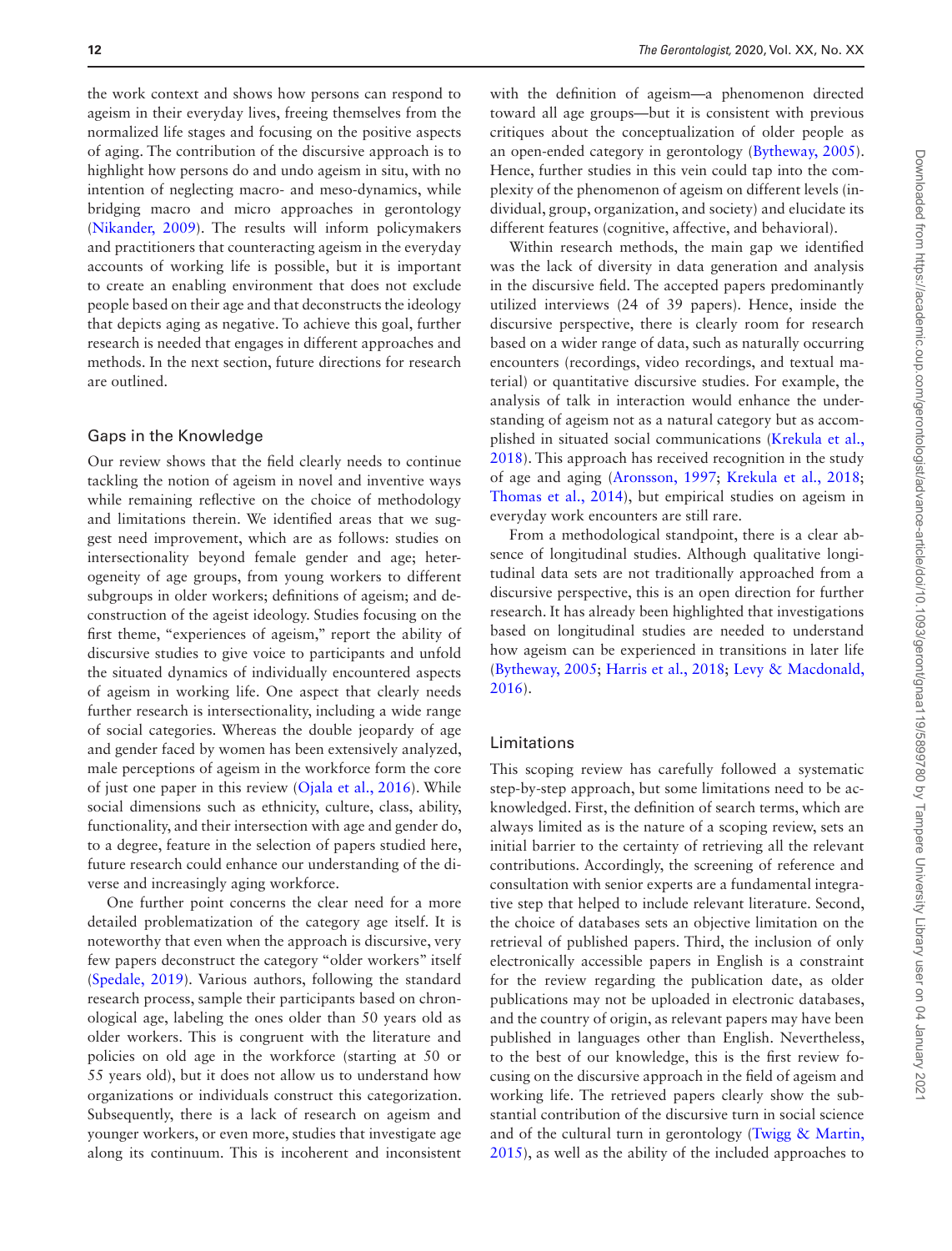expand the understanding of the nuances of ageism while challenging some of the mainstream conceptualizations.

In conclusion, ageism research has clearly flourished since the coinage of the term, and the discursive turn helped produce a notable shift in approaches, data sets, and analytic stances. Numerous research areas, topics, and fresh research designs remain to be developed and taken up. Further problematization of age, its intersectional aspects, and the difference between chronological and socially constructed age—young or old—remains a beneficial framework that yields nuanced knowledge on the everyday conceptualization and meaning making related to age and ageism in the work context.

## **Supplementary Material**

Supplementary data are available at *The Gerontologist* online.

## **Acknowledgments**

The writing assistance by Laura D. Allen, EU H2020 MSCA-ITN EuroAgeism early-stage researcher and PhD student at Bar-Ilan University, is greatly appreciated.

# **Funding**

This project has received funding from the European Union's Horizon 2020 research and innovation program under the Marie Skłodowska-Curie grant agreement No. 764632.

# **Conflict of Interest**

None declared.

### **References**

- <span id="page-12-5"></span>Allen, M. W., Armstrong, D. J., Riemenschneider, C. K., & Reid, M. F. (2006). Making sense of the barriers women face in the information technology work force: Standpoint theory, self-disclosure, and causal maps. *Sex Roles,* **54**(11–12), 831–844. doi:[10.1007/](https://doi.org/10.1007/s11199-006-9049-4) [s11199-006-9049-4](https://doi.org/10.1007/s11199-006-9049-4)
- <span id="page-12-3"></span>Arksey, H., & O'Malley, L. (2005). Scoping studies: Towards a methodological framework. *International Journal of Social Research Methodology*, **8**(1), 19–32. doi:[10.1080/1364557032000119616](https://doi.org/10.1080/1364557032000119616)
- <span id="page-12-22"></span>Aronsson, K. (1997). Age in social interaction. On constructivist epistemologies and the social psychology of language. *International Journal of Applied Linguistics,* **7**(1), 49–56. doi:[10](https://doi.org/10.1111/j.1473-4192.1997) [.1111/j.1473-4192.1997](https://doi.org/10.1111/j.1473-4192.1997)
- <span id="page-12-6"></span>Ben-Harush, A., Shiovitz-Ezra, S., Doron, I., Alon, S., Leibovitz, A., Golander, H., Haron, Y., & Ayalon, L. (2017). Ageism among physicians, nurses, and social workers: Findings from a qualitative study. *European Journal of Ageing*, **14**(1), 39–48. doi:[10.1007/s10433-016-0389-9](https://doi.org/10.1007/s10433-016-0389-9)
- <span id="page-12-7"></span>Berger, E. D. (2006), "Aging" identities: Degradation and negotiation in the search for employment. *Journal of Ageing Studies,* **20**(4), 303–316. doi:[10.1016/j.jaging.2005.11.002](https://doi.org/10.1016/j.jaging.2005.11.002)
- <span id="page-12-8"></span>Billings, J. (2006). Staff perceptions of ageist practice in the clinical setting: Practice development project. *Quality in Ageing and Older Adults,* **7**(2), 33–45. doi:[10.1108/14717794200600012](https://doi.org/10.1108/14717794200600012)
- <span id="page-12-9"></span>Bowman, D., McGann, M., Kimberley, H., & Biggs, S. (2017). "Rusty, invisible and threatening": Ageing, capital and employability. *Work, Employment and Society,* **31**(3), 465–482. doi:[10.1177/0950017016645732](https://doi.org/10.1177/0950017016645732)
- <span id="page-12-10"></span>Brodmerkel, S., & Barker, R. (2019). Hitting the "glass wall": Investigating everyday ageism in the advertising industry. *The Sociological Review,* **67**(6), 1383–1399. doi:[10.1177/0038026119837147](https://doi.org/10.1177/0038026119837147)
- <span id="page-12-20"></span>Burr, V. (2015). *Social constructionism.* Routledge. doi:[10.4324/](https://doi.org/10.4324/9781315715421) [9781315715421](https://doi.org/10.4324/9781315715421)
- <span id="page-12-0"></span>Butler, R. N. (1969). Age-ism: Another form of bigotry. *The Gerontologist,* **9**(4, Pt 1), 243–246. doi:[10.1093/](https://doi.org/10.1093/geront/9.4_part_1.243) [geront/9.4\\_part\\_1.243](https://doi.org/10.1093/geront/9.4_part_1.243)
- <span id="page-12-21"></span>Bytheway, B. (2005). Ageism and age categorization. *Journal of Social Issues,* **61**(2), 361–374.
- <span id="page-12-11"></span>Crăciun, I. C., Rasche, S., Flick, U., & Hirseland, A. (2018). Too old to work: Views on reemployment in older unemployed immigrants in Germany. *Ageing International,* **44**(3), 234–249. doi:[10.1007/s12126-018-9328-8](https://doi.org/10.1007/s12126-018-9328-8)
- <span id="page-12-12"></span>Dixon, J. (2012). Communicating (St)ageism. *Research on Aging,* **34**(6), 654–669. doi:[10.1177/0164027512450036](https://doi.org/10.1177/0164027512450036)
- <span id="page-12-13"></span>Faure, A., & Ndobo, A. (2015). On gender-based and age-based discrimination: When the social ingraining and acceptability of non-discriminatory norms matter. *Revue internationale de psychologie sociale,* **28**(4*),* 7–43. doi[:10.7202/1020944ar](https://doi.org/10.7202/1020944ar)
- <span id="page-12-14"></span>George, R., & Maguire, M. (1998). Older women training to teach. *Gender and Education,* **10**(4), 417–430. doi:[10.1080/09540259820844](https://doi.org/10.1080/09540259820844)
- <span id="page-12-15"></span>Gould, O. N., Dupuis-Blanchard, S., & MacLennan, A. (2015). Canadian nursing students and the care of older patients: How is geriatric nursing perceived? *Journal of Applied Gerontology*, **34**(6), 797–814. doi:[10.1177/0733464813500585](https://doi.org/10.1177/0733464813500585)
- <span id="page-12-16"></span>Granleese, J., & Sayer, G. (2006). Gendered ageism and "lookism": A triple jeopardy for female academics. *Women in Management Review,* **21**(6), 500–517. doi:[10.1108/09649420610683480](https://doi.org/10.1108/09649420610683480)
- <span id="page-12-4"></span>Grenier, A., Hatzifilalithis, S., Laliberte-Rudman, D., Kobayashi, K., Marier, P., Phillipson, C. (2019). Precarity and aging: A scoping review. *The Gerontologist.* Advance online publication. doi:[10.1093/geront/gnz135](https://doi.org/10.1093/geront/gnz135)
- <span id="page-12-17"></span>Grima, F. (2011). The influence of age management policies on older employee work relationship with their company. *International Journal of Human Resource Management,* **22**(6), 1312–1332. doi:[10.1080/09585192.2011.559101](https://doi.org/10.1080/09585192.2011.559101)
- <span id="page-12-1"></span>Gubrium, J. F. (1992). Qualitative research comes of age in gerontology. *The Gerontologist*, **32**(5), 581–582. doi:[10.1093/](https://doi.org/10.1093/geront/32.5.581) [geront/32.5.581](https://doi.org/10.1093/geront/32.5.581)
- <span id="page-12-18"></span>Handy, J., & Davy. D. (2007). Gendered ageism: Older women's experiences of employment agency practices. *Asia Pacific Journal of Human Resources,***45**(1), 85–99. doi[:10.1177/1038411107073606](https://doi.org/10.1177/1038411107073606)
- <span id="page-12-2"></span>Harris, K., Krygsman, S., Waschenko, J., & Laliberte Rudman, D. (2018). Ageism and the older worker: A scoping review. *The Gerontologist*, **58**(2), e1–e14. doi:[10.1093/geront/gnw194](https://doi.org/10.1093/geront/gnw194)
- <span id="page-12-19"></span>Herdman, E. (2002). Challenging the discourses of nursing ageism. *International Journal of Nursing Studies*, **39**(1), 105–114. doi:[10.1016/s0020-7489\(00\)00122-x](https://doi.org/10.1016/s0020-7489(00)00122-x)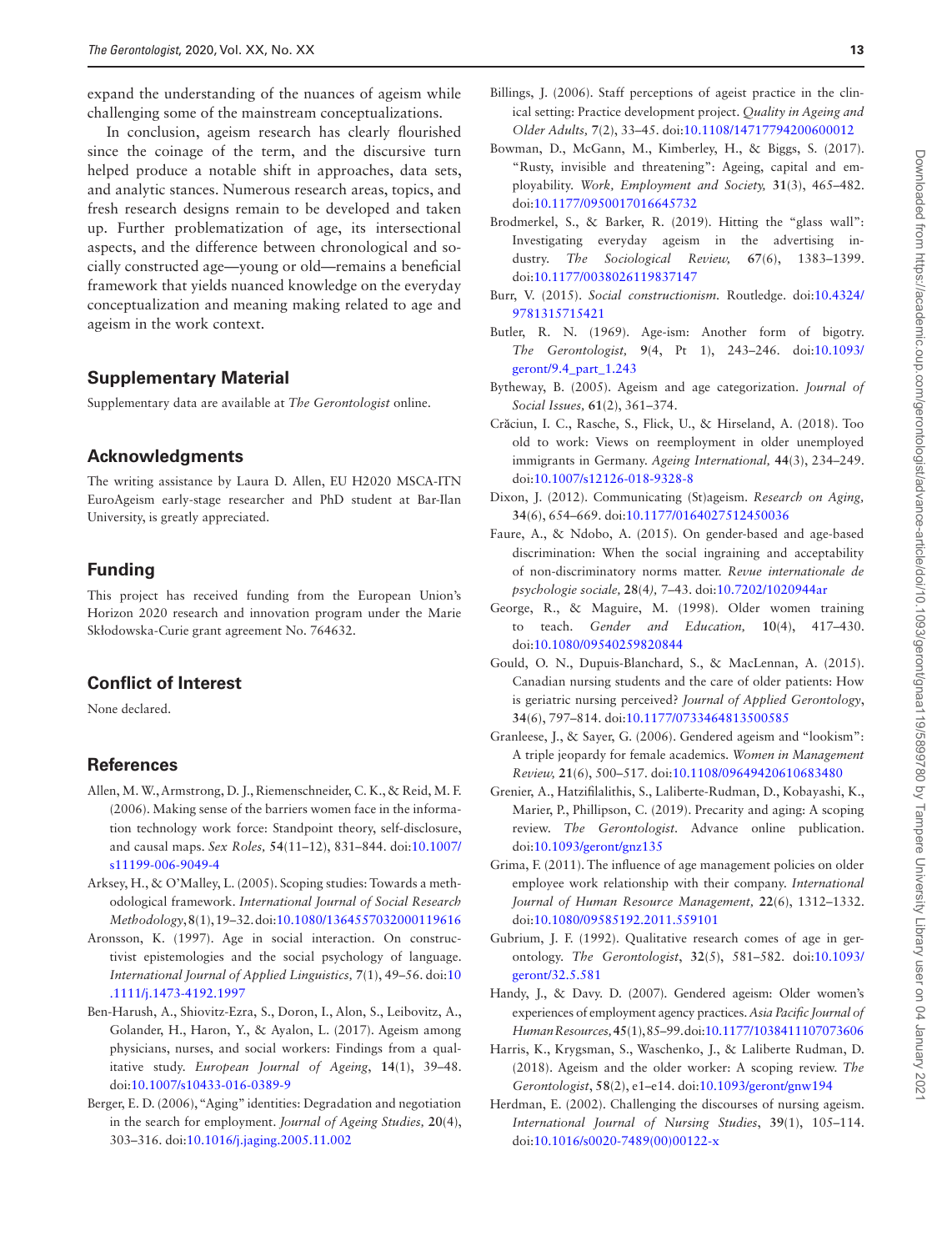- <span id="page-13-12"></span>Higashi, R. T., Tillack, A. A., Steinman, M., Harper, M., & Johnston, C. B. (2012). Elder care as "frustrating" and "boring": Understanding the persistence of negative attitudes toward older patients among physicians-in-training. *Journal of Aging Studies*, **26**(4), 476–483. doi:[10.1016/j.jaging.2012.06.007](https://doi.org/10.1016/j.jaging.2012.06.007)
- <span id="page-13-13"></span>Kanagasabai, N. (2016). In the silences of a newsroom: Age, generation, and sexism in the Indian television newsroom. *Feminist Media Studies,* **16**(4), 663–677. doi[:10.1080/14680777.2016.1](https://doi.org/10.1080/14680777.2016.1193296) [193296](https://doi.org/10.1080/14680777.2016.1193296)
- <span id="page-13-14"></span>Klein, J., & Liu, L. (2010). Ageism in current practice: Experiences of occupational therapists. *Physical and Occupational Therapy in Geriatrics,* **28**(4), 334–347. doi:[10.3109/02703181.2010.53](https://doi.org/10.3109/02703181.2010.532904) [2904](https://doi.org/10.3109/02703181.2010.532904)
- <span id="page-13-31"></span>Krekula, C., Nikander, P., & Wilińska, M. (2018). Multiple marginalizations based on age: Gendered ageism and beyond. In L. Ayalon & C. Tesch-Römer (Eds.), *Contemporary perspectives on ageism* (pp. 33–50). Springer.
- <span id="page-13-16"></span>Laliberte-Rudman, D. (2015a). Embodying positive aging and neoliberal rationality: Talking about the aging body within narratives of retirement. *Journal of Aging Studies*, **34**, 10–20. doi:[10.1016/j.jaging.2015.03.005](https://doi.org/10.1016/j.jaging.2015.03.005)
- <span id="page-13-17"></span>Laliberte-Rudman, D. (2015b). Situating occupation in social relations of power: Occupational possibilities, ageism and the retirement "choice." *South African Journal of Occupational Therapy,* **45**(1), 27–33. doi:[10.17159/2310-3833/2015/v45no1a5](https://doi.org/10.17159/2310-3833/2015/v45no1a5)
- <span id="page-13-15"></span>Laliberte-Rudman, D., & Molke, D. (2009). Forever productive: The discursive shaping of later life workers in contemporary Canadian newspapers. *Work (Reading, Mass.)*, **32**(4), 377–389. doi:[10.3233/WOR-2009-0850](https://doi.org/10.3233/WOR-2009-0850)
- <span id="page-13-10"></span>Levac, D., Colquhoun, H., & O'Brien, K. K. (2010). Scoping studies: Advancing the methodology. *Implementation Science*, **5**, 69. doi:[10.1186/1748-5908-5-69](https://doi.org/10.1186/1748-5908-5-69)
- <span id="page-13-1"></span>Levy, B. R. (2017). Age-stereotype paradox: Opportunity for social change. *The Gerontologist,* **57**(S2), S118–S126. doi:[10.1093/](https://doi.org/10.1093/geront/gnx059) [geront/gnx059](https://doi.org/10.1093/geront/gnx059)
- <span id="page-13-6"></span>Levy, S. R., & Macdonald, J. L. (2016). Progress on understanding ageism. *Journal of Social Issues,* **72**(1), 5–25. doi[:10.11117josi.12153](https://doi.org/10.11117josi.12153)
- <span id="page-13-3"></span>Levy, B. R., Slade, M., Chang, E., Kannoth, S., & Wang, S. Y. (2020). Ageism amplifies cost and prevalence of health conditions. *The Gerontologist,* **60**(1), 174–181. doi[:10.1093/geront/gny131](https://doi.org/10.1093/geront/gny131)
- <span id="page-13-18"></span>Maguire, M. (1995). Women, age, and education in the United Kingdom. *Women's Studies International Forum,* **18**(5–6), 559– 571. doi[:10.1016/0277-5395\(95\)80093-5](https://doi.org/10.1016/0277-5395(95)80093-5)
- <span id="page-13-19"></span>Maguire, M. (2001). Beating time?: The resistance, reproduction and representation of older women in teacher education (UK). *International Journal of Inclusive Education,* **5**(2–3), 225–236. doi:[10.1080/13603110010020831](https://doi.org/10.1080/13603110010020831)
- <span id="page-13-11"></span>McKinlay, A., & McVittie, C. (2009). *Social psychology and discourse*. Wiley. doi[:10.1002/9781444303094](https://doi.org/10.1002/9781444303094)
- <span id="page-13-20"></span>McMullin, J. A., & Marshall, V. W. (2001). Ageism, age relations, and garment industry work in Montreal. *The Gerontologist*, **41**(1), 111–122. doi:[10.1093/geront/41.1.111](https://doi.org/10.1093/geront/41.1.111)
- <span id="page-13-21"></span>McVittie, C., McKinlay, A., & Widdicombe, S. (2003). Committed to (un)equal opportunities?: "New ageism" and the older worker. *British Journal of Social Psychology,* **42**(4), 595–612. doi:[10.1348/014466603322595293](https://doi.org/10.1348/014466603322595293)
- <span id="page-13-22"></span>McVittie, C., McKinlay, A., & Widdicombe, S. (2008). Passive and active non-employment: Age, employment and the identities of

older non-working people. *Journal of Aging Studies,* **22**(3), 248– 255. doi[:10.1016/j.jaging.2007.04.003](https://doi.org/10.1016/j.jaging.2007.04.003)

- <span id="page-13-0"></span>de Medeiros, K. (2019). Confronting ageism: Perspectives from age studies and the social sciences. *The Gerontologist,* **59**(4), 799– 800. doi[:10.1093/geront/gnz042](https://doi.org/10.1093/geront/gnz042)
- <span id="page-13-23"></span>Moore, S. (2009). "No matter what I did I would still end up in the same position": Age as a factor defining older women's experience of labour market participation. *Work, Employment and Society,* **23**(4), 655–671. doi:[10.1177/0950017009344871](https://doi.org/10.1177/0950017009344871)
- <span id="page-13-7"></span>Nelson, T. D. (2016). The age of ageism. *Journal of Social Issues,* **72**(1), 191–198. doi:[10.1111/josi.12162](https://doi.org/10.1111/josi.12162)
- <span id="page-13-24"></span>Niemistö, C., Hearn, J., & Jyrkinen, M. (2016). Age and generations in everyday organisational life: Neglected intersections in studying organisations. *International Journal of Work Innovation,* **1**(4), 353–374. doi[:10.1007/978-3-319-58813-1\\_11](https://doi.org/10.1007/978-3-319-58813-1_11)
- <span id="page-13-5"></span>Nikander, P. (2008). Constructionism and discourse analysis. In J. A. Holstein & J. F. Gubrium (Eds.), *Handbook of constructionist research* (pp. 413–428). Guilford Press.
- <span id="page-13-30"></span>Nikander, P. (2009). Doing change and continuity: Age identity and the micro–macro divide. *Ageing and Society,* **29**(6), 863–881. doi:[10.1017/S0144686X09008873](https://doi.org/10.1017/S0144686X09008873)
- <span id="page-13-25"></span>Noonan, A. E. (2005). "At this point now": Older workers' reflection on their current employment experiences. *The International Journal of Aging and Human Development,* **61**(3), 211–241. doi:[10.2190/38CX-C90V-0K37-VLJA](https://doi.org/10.2190/38CX-C90V-0K37-VLJA)
- <span id="page-13-26"></span>Ojala, H., Pietilä, I., & Nikander, P. (2016). Immune to ageism? Men's perceptions of age-based discrimination in everyday contexts. *Journal of Aging Studies*, **39**, 44–53. doi[:10.1016/j.](https://doi.org/10.1016/j.jaging.2016.09.003) [jaging.2016.09.003](https://doi.org/10.1016/j.jaging.2016.09.003)
- <span id="page-13-8"></span>Pak, K., Kooij, D. T., De Lange, A. H., & Van Veldhoven, M. J. (2019). Human resource management and the ability, motivation and opportunity to continue working: A review of quantitative studies. *Human Resource Management Review,* **29**(3), 336–352. doi:[10.1016/j.hrmr.2018.07.002](https://doi.org/10.1016/j.hrmr.2018.07.002)
- <span id="page-13-2"></span>Palmore, E. (2015). Ageism comes of age. *The Journals of Gerontology, Series B: Psychological Sciences and Social Sciences*, **70**(6), 873–875. doi:[10.1093/geronb/gbv079](https://doi.org/10.1093/geronb/gbv079)
- <span id="page-13-27"></span>Phillipson, C., Shepherd, S., Robinson, M., & Vickerstaff, S. (2019). Uncertain futures: Organisational influences on the transition from work to retirement. *Social Policy and Society,* **18**(3), 335– 350. doi[:10.1017/S1474746418000180](https://doi.org/10.1017/S1474746418000180)
- <span id="page-13-28"></span>Porcellato, L., Carmichael, F., Hulme, C., Ingham, B., Prashar, A. (2010). Giving older workers a voice: Constraints on employment of older people in the North West of England. *Work, Employment and Society,* **24**(1), 85–103. doi[:10.1177/0950017009353659](https://doi.org/10.1177/0950017009353659)
- <span id="page-13-9"></span>Poscia, A., Moscato, U., La Milia, D. I., Milovanovic, S., Stojanovic, J., Borghini, A., Collamati, A., Ricciardi, W., Magnavita, N. (2016). Workplace health promotion for older workers: A systematic literature review. *BMC Health Services Research,* **16**(5), 329, 416–428. doi:[10.1186/s12913-016-1518-z](https://doi.org/10.1186/s12913-016-1518-z)
- <span id="page-13-4"></span>Potter, J., & Wetherell, M. (1987). *Discourse and social psychology: Beyond attitudes and behaviour*. Sage. doi:[10.4324/9780203422311-24](https://doi.org/10.4324/9780203422311-24)
- <span id="page-13-29"></span>Quintrell, M., & Maguire, M. (2007). Older and wiser, or just at the end of the line? The perceptions of mature trainee teachers. *Westminster Studies in Education,* **23**(1), 19–30. doi:[10.1080/0140672000230103](https://doi.org/10.1080/0140672000230103)